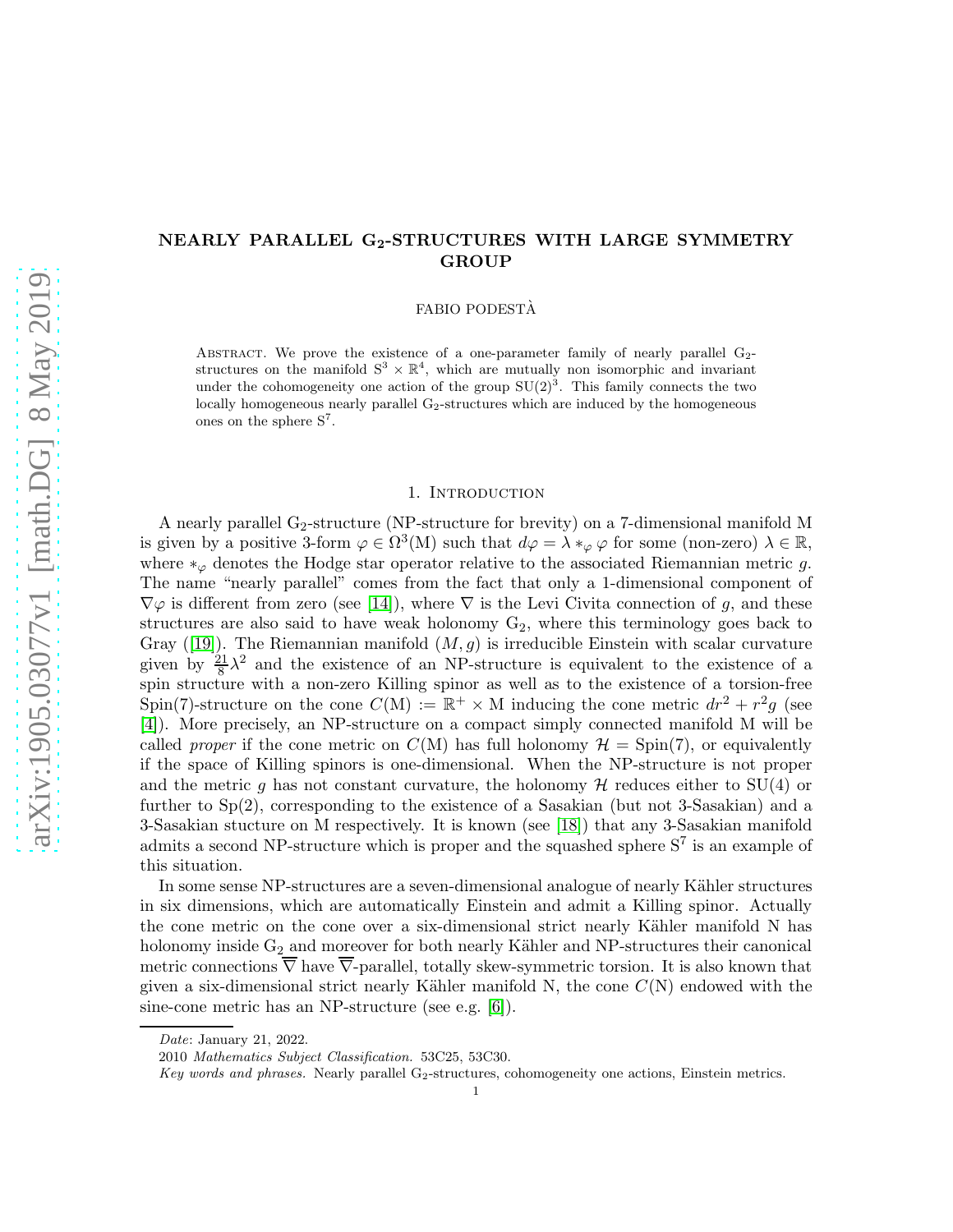In order to find possibly new examples, it is very natural to investigate manifolds endowed with special structures, as nearly Kähler or NP-structures, whose full automorphism group is ample. The classification of compact homogeneous NP-structures was achieved in [\[18\]](#page-19-1), where also many useful results were proved on the full automorphism group, while later in  $[11]$  the classification of compact homogeneous nearly Kähler six-dimensional manifolds was obtained. In  $[24],[25]$  $[24],[25]$  the study of compact six-dimensional nearly Kähler manifolds which admit a compact Lie group of automorphisms with generic orbits of codimension one was initiated and more recently Foscolo and Haskins ([\[16\]](#page-19-4)) proved the existence of completely new, inhomogeneous nearly Kähler structures on the sphere  $S^6$  and on  $S^3 \times S^3$ , invariant under the cohomogeneity one action of the group  $SU(2) \times SU(2)$ . As for NPstructures, Cleyton and Swann ([\[12\]](#page-18-4)) classified all manifolds which carry such a structure with a simple Lie group of automorphisms acting by cohomogeneity one; in strong contrast to the homogeneous case, they found that the standard sphere  $S^7$  and  $\mathbb{R}P^7$  acted on by the exceptional Lie group  $G_2$  are the only complete examples.

In this work we investigate the existence of G-invariant NP-structures on the manifold  $M \cong S^3 \times \mathbb{R}^4$ , which admits a cohomogeneity one (almost effective) action of the group  $G = SU(2)^3$ . The manifold M can be realized as the complement  $M = S^7 \setminus \Sigma$ , where  $\Sigma \cong S^3$  is one the two singular orbits for a cohomogeneity one action of G on  $S^7$ , and it is special in the sense that it already admits a complete G-invariant metric with full holonomy  $G_2$ , namely the well-known example constructed by Bryant and Salamon ([\[10\]](#page-18-5)) on the spin bundle over  $S^3$ . The group G appears in the list of possible groups with can act by cohomogeneity one preserving a  $G_2$ -structure ([\[12\]](#page-18-4)) and actually it is (locally) isomorphic to the full isometry group of the Bryant-Salamon metric. Moreover, in view of the results in [\[18\]](#page-19-1), the automorphism group of an NP-structure on a compact manifold acts transitively on it whenever its dimension is at least 10, so that the group G has the highest possible dimension to allow non-homogeneous examples. Principal G-orbits are diffeomorphic to  $Y := S<sup>3</sup> \times S<sup>3</sup>$  and the non-trivial isotropy representation of a principal isotropy subgroup allows to easily determine the space of invariant 2- and 3-forms on M. A G-invariant NPstructure on  $M_0 \cong \mathbb{R}^+ \times Y$  given by a 3-form  $\varphi$  induces a family of so called nearly half-flat G-invariant SU(3)-structures ( $\omega, \psi_+, \psi_-$ ) on Y (see [\[15\]](#page-18-6)); the 2-form  $\omega$  is forced to lie in a one-dimensional subspace of invariant 2-forms on Y and when these SU(3)-structures are all nearly Kähler structures on Y we obtain the well-known example of the sine-cone over the homogeneous nearly Kähler manifold Y (see  $[5], [15]$  $[5], [15]$ ).

In our main result Theorem [4.1](#page-14-0) we prove the existence of a one-parameter family  $\mathcal{F}_a$  $(a \in \mathbb{R}^+)$  of G-invariant NP-structures on M, mutually non isomorphic, connecting the two locally homogeneous NP-structures on M induced by the known homogeneous NP-structures on  $S^7$ ; the parameter  $a \in \mathbb{R}^+$  gives a measure of the size of the singular orbit  $S^3$ . The problem of understanding which of these structures extends over a G-equivariant compactification M is unsolved, albeit there is some numerical evidence that no such structure might exist besides the homogeneous ones. In case a global G-invariant NP-structure on  $S^7$  should exist, we prove that it would be proper and distinct from any of the Einstein metrics of cohomogeneity one on  $S^7$  found by Böhm ([\[7\]](#page-18-8)). One might expect to find more invariant NP-structures by reducing the group to  $SU(2)^2 \times U(1)$ , by analogy with what happens for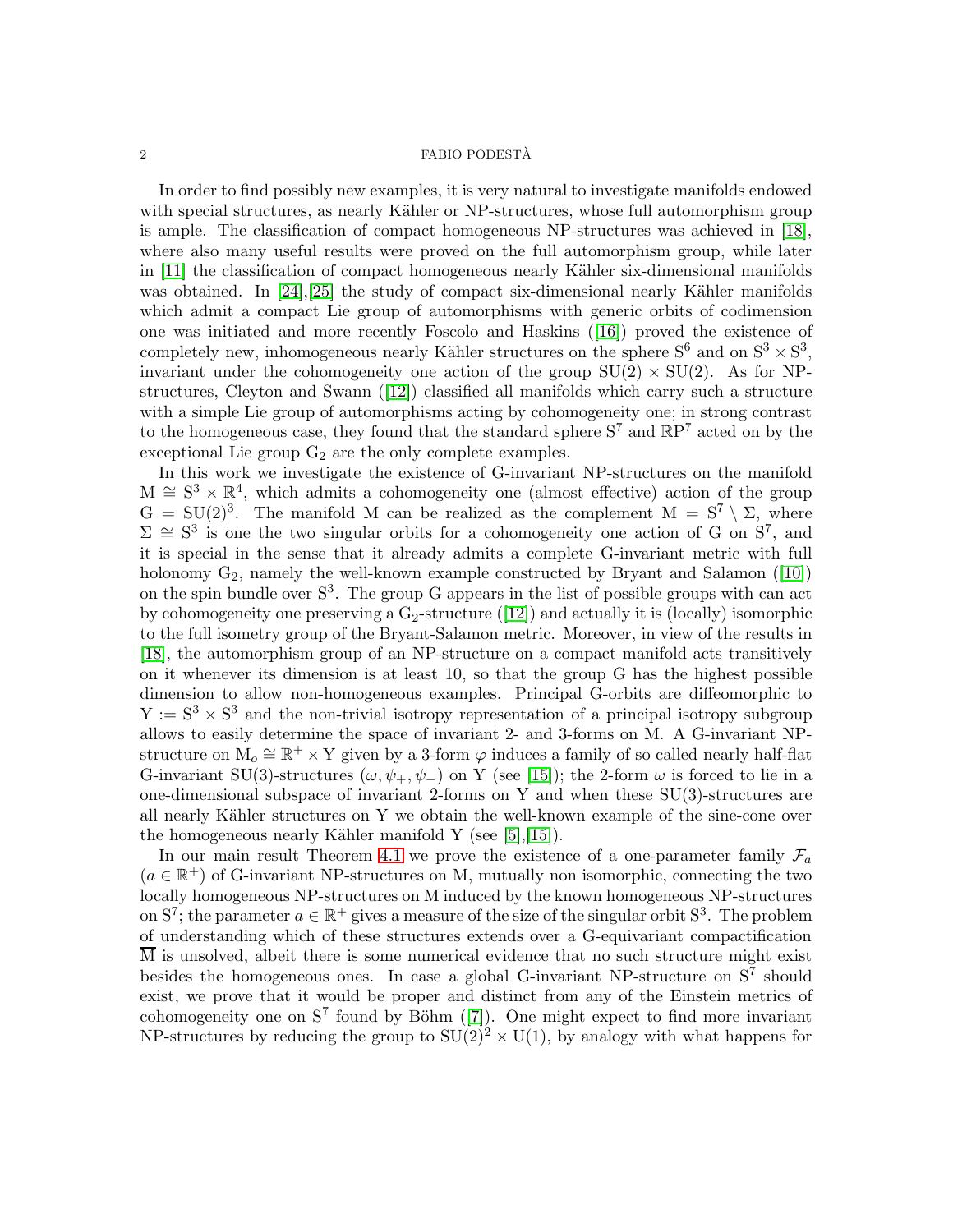$G_2$ -holonomy metrics on M (see the recent results in [\[17\]](#page-19-5)), or further to  $SU(2)^2$  and this can be the object of further investigations.

The work is structured as follows. In the second section we describe the manifold M together with the G-action as well as all the G-invariant  $G_2$ -structures. In section 3 we write down the equations defining the G-invariant NP-structures. We continue describing the special solutions to the system  $(3.3)$  given by the sine-cone construction over the nearly Kähler homogeneous manifold  $S^3 \times S^3$  and by the two well-known homogeneous NP-structures on  $S<sup>7</sup>$ . We then analyze the symmetries of the system  $(3.3)$ , providing (Prop[.3.5\)](#page-11-0) the existence of a two-dimensional family of mutually non isomorphic and non locally homogeneous NPstructures on an open tubular neighborhood of a G-principal orbit. In the last subsection of section 3, we give sufficient and necessary conditions on the solutions of the system [\(3.3\)](#page-6-0) on the regular part so that the corresponding NP-structures extend smoothly to an NPstructure on the whole M. In the last section we prove our main Theorem [4.1](#page-14-0) and the main properties of a global solution in Prop[.4.6.](#page-17-0)

Notation. Lie groups and their Lie algebras will be indicated by capital and gothic letters respectively. Given a Lie group L acting on a manifold N, for every  $X \in \mathfrak{l}$  we will denote by X the corresponding vector field on N induced by the one-parameter subgroup  $exp(tX)$ .

Acknowledgements. The author heartily thanks Luigi Verdiani for valuable conversations and his substantial help with the numerical analysis. He also expresses his gratitude to Alberto Raffero for his support with  $G_2$ -structures and relative computations and to Anusha Krishnan for her interest. It is a pleasure to thank Simon Salamon for his interest and fruitful discussions.

#### 2. Preliminaries

In this section we first consider the non-compact 7-dimensional manifold M together with the action of the group  $G \cong SU(2)^3$  with generic orbits of codimension one. We will then describe the space of all G-invariant  $G_2$ -structures on M.

2.1. The manifold M and the group action of G. We start with the standard (almost effective) action of the compact group  $U = Sp(2) \times Sp(1)$  on  $\mathbb{H}^2$  given by  $(A, q) \cdot v = Av\overline{q}$ , where  $(A, q) \in U$  and  $v \in \mathbb{H}^2$ . The sphere  $S^7 \subset \mathbb{H}^2$  can be written as the quotient space  $U/K^+$  with  $K^+ = \{(\text{diag}(q, q'), q) \in U\} \cong Sp(1) \times Sp(1)$  being the isotropy subgroup at the point  $e_1 = (1, 0) \in \mathbb{H}^2$ .

We consider the action of  $G := \{(\text{diag}(q_1, q_2), q_3) \in U | q_1, q_2, q_3 \in Sp(1)\} \cong Sp(1)^3$  on  $S^7$ . The curve  $\gamma : t \mapsto (\cos t, \sin t) \in S^7$  is transverse to the G-orbits and we easily see that

$$
G_{\gamma(t)} = Sp(1)_{\text{diag}} =: H \qquad t \in (0, \pi/2),
$$
  

$$
G_{\gamma(0)} = K^{+}, \qquad G_{\gamma(\pi/2)} = \{(q, q', q') \in G\} =: K^{-}.
$$

It then follows that G acts on  $S^7$  by cohomogeneity one with principal orbits diffeomorphic to  $S^3 \times S^3$ . We also fix an Ad(H)-invariant decomposition

$$
\mathfrak{g}=\mathfrak{h}\oplus V^+\oplus V^-,\ \mathfrak{m}:=V^+\oplus V^-
$$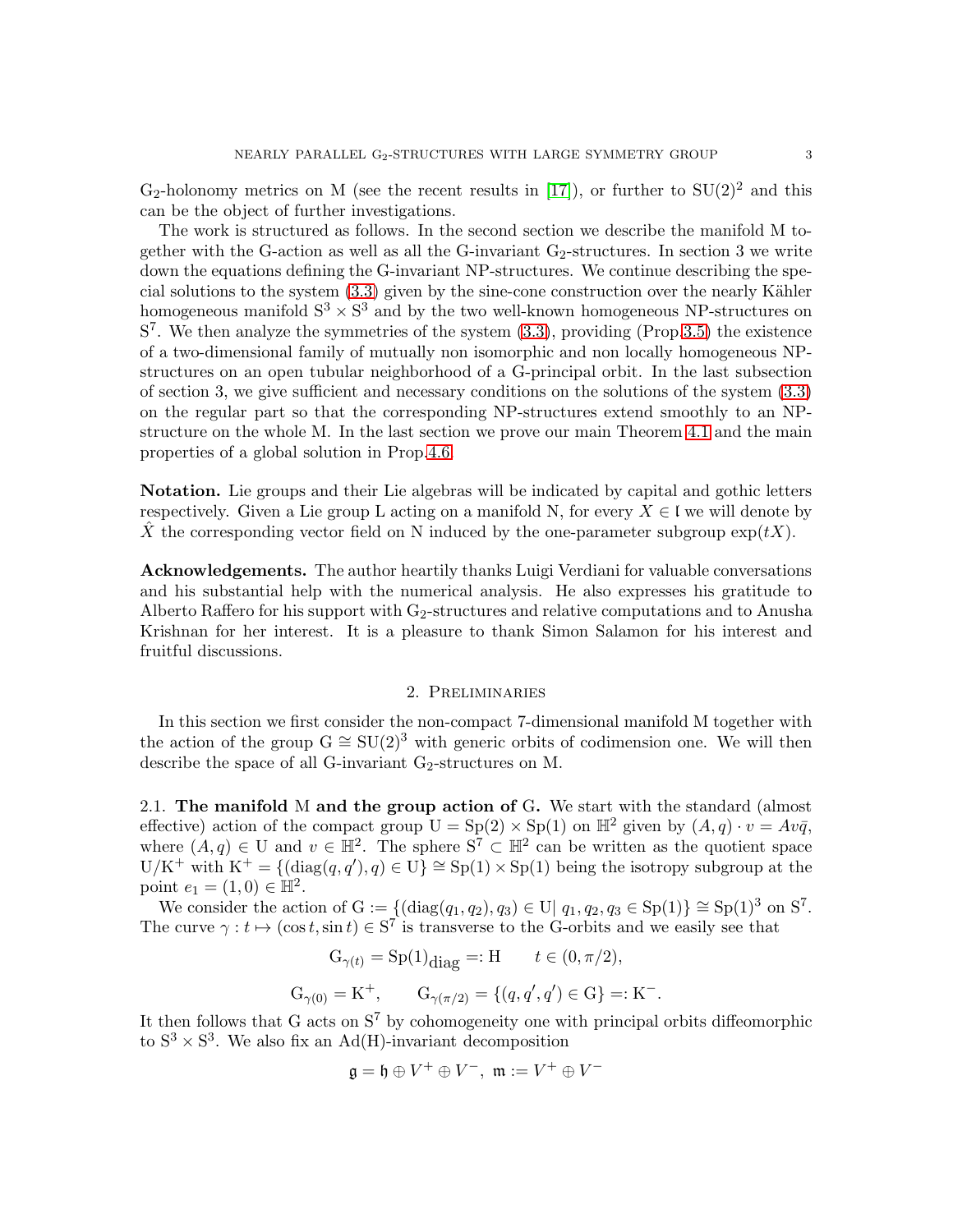where

$$
V^+:=\{(X,-2X,X)|\ X\in\mathfrak{sp}(1)\},\quad V^-:=\{(-2X,X,X)|\ X\in\mathfrak{sp}(1)\}.
$$

Note that  $\mathfrak{k}^{\pm} = \mathfrak{h} \oplus V^{\pm}$ . We fix the standard basis of  $\mathfrak{sp}(1) \cong \mathfrak{su}(2)$  given by

$$
h:=\left(\begin{smallmatrix} i&0\\0&-i\end{smallmatrix}\right),\ e:=\left(\begin{smallmatrix} 0&1\\-1&0\end{smallmatrix}\right),\ v:=\left(\begin{smallmatrix} 0&i\\i&0\end{smallmatrix}\right)
$$

with

 $[h, e] = 2v, [h, v] = -2e, [e, v] = 2h$ 

and we consider the maps  $j_{\pm}$ :  $\mathfrak{sp}(1) \to V^{\pm}$  given by  $j_{+}(X) = (X, -2X, X)$  and  $j_{-}(X) =$  $(-2X, X, X)$ . We then define a basis of m as follows

$$
e_2 := j_+(h), e_3 := j_+(e), e_4 := j_+(v),
$$
  
 $e_5 := j_-(h), e_6 := j_-(e), e_7 := j_-(v).$ 

We consider the manifold  $M := G \times_{K^+} \mathbb{H}$ , where  $K^+$  acts on  $\mathbb{H}$  via its standard representation. Then M can be identified with  $S^7 \setminus (G \cdot \gamma(\frac{\pi}{2}))$  $(\frac{\pi}{2})$  and it is an  $\mathbb{R}^4$ -bundle over the singular orbit  $G \cdot \gamma(0) = G/K^+ \cong S^3$ , namely it is diffeomorphic to  $S^3 \times \mathbb{R}^4$ . The regular open subset  $M_o$  of M is G-equivariantly diffeomorphic to  $(0, \frac{\pi}{2})$  $(\frac{\pi}{2}) \times G/H$ . In the open manifold M<sub>o</sub> we can identify the tangent spaces  $T_{\gamma(t)}\overline{M}_o = \mathbb{R}\gamma'(t) \oplus \widehat{\mathbb{m}}$ . Along the curve  $\gamma$  we have a frame, again denoted by  $\{e_1, \ldots, e_7\}$ , that is given by  $\mathcal{B}_t := \{\gamma'(t), \hat{e}_2|_{\gamma(t)}, \ldots, \hat{e}_7|_{\gamma(t)}\}$  and its dual coframe will be denoted by  $\{e^1, \ldots, e^7\}$ . For basic information on cohomogeneity one manifolds we refer e.g. to [\[1\]](#page-18-9), [\[2\]](#page-18-10).

2.2. Invariant  $G_2$ -structures. We start recalling some basic facts about  $G_2$ -structures. Given a 7-dimensional manifold M and its frame bundle  $L(M) \to M$ , a G<sub>2</sub>-structure is a reduction of  $L(M)$  to a subbundle P with structure group  $G_2 \subset SO(7)$ . It is known that  $G_2$ -structures are in one to one correspondence with smooth sections of the associated bundle  $\Lambda^3_+(M) := L(M) \times_{\text{GL}(7,\mathbb{R})} \Lambda^3_+(\mathbb{R}^7) \subset \Lambda^3(M)$ , where  $\Lambda^3_+(\mathbb{R}^7) \subset \Lambda^3(\mathbb{R}^7)$  is the open orbit  $GL(7,\mathbb{R})\cdot\varphi_0$  through a 3-form  $\varphi_0$  with stabilizer  $GL(7,\mathbb{R})_{\varphi_0} = G_2$  (see e.g.[\[18\]](#page-19-1),[\[8\]](#page-18-11)). A smooth section  $\varphi$  of  $\Lambda^3_+(M)$  (hence a G<sub>2</sub>-structure on M) determines a Riemannian metric  $g_{\varphi}$  as follows: at each point  $p \in M$  we consider the non-degenerate symmetric bilinear map

$$
b_{\varphi}: T_p M \times T_p M \to \Lambda^7(T_p M^*), \quad (v, w) \mapsto \frac{1}{6} \iota_v \varphi \wedge \iota_w \varphi \wedge \varphi
$$

and if  $\{v_1, \ldots, v_7\}$  is any basis of  $T_pM$  with dual basis  $\{v^1, \ldots, v^7\}$  then for  $i, j = 1, \ldots, 7$ 

$$
b_{\varphi}(v_i, v_j) = \beta_{\varphi}(v_i, v_j) v^1 \wedge \ldots \wedge v^7
$$

for some non-degenerate matrix  $B_{\varphi} := (\beta_{\varphi}(v_i, v_j))_{i,j=1,\dots,7}$ ; the Riemannian metric  $g_{\varphi}$  is then given by (see e.g. [\[20\]](#page-19-6))

$$
g_{\varphi}(v_i, v_j) = (\det(B_{\varphi}))^{-1/9} \beta_{\varphi}(v_i, v_j).
$$

In order to investigate G-invariant G<sub>2</sub>-structures on  $M = G \times_{K^+} \mathbb{H}$ , we start considering invariant  $G_2$ -structures on the open dense submanifold  $M_o$ .

The description of G-invariant 3-forms on  $M<sub>o</sub>$  is reduced to the study of the space of H-invariant 3-forms  $\Lambda^3(V^*)$ , where  $V := \mathbb{R}e_1 + \mathfrak{m} \cong T_{\gamma(t)}M$   $(t \in (0, \frac{\pi}{2})$  $(\frac{\pi}{2})$ ). We first note that

$$
\Lambda^3(V^*)^{\mathrm{H}}\cong\Lambda^2(\mathfrak{m}^*)^{\mathrm{H}}+\Lambda^3((V^+)^*)+\Lambda^3((V^-)^*)+
$$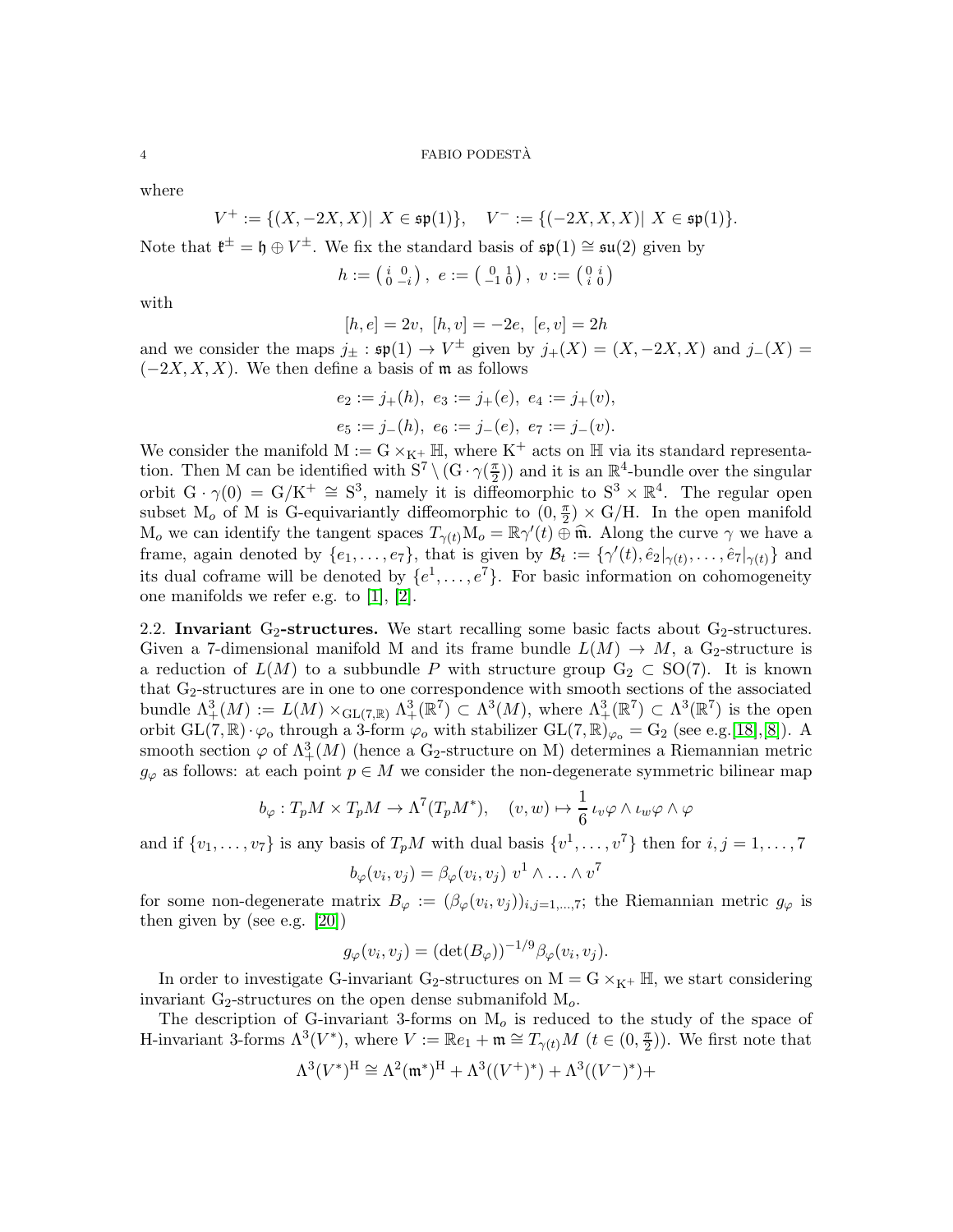$$
+ [\Lambda^2((V^+)^*) \otimes (V^-)^*]^{\mathrm{H}} + [(V^+)^* \otimes \Lambda^2((V^-)^*)]^{\mathrm{H}}.
$$

Using the standard notation  $e^{i_1 i_2 \dots i_k} = e^{i_1} \wedge \dots \wedge e^{i_k}$ , we immediately see that the space  $\Lambda^2(\mathfrak{m}^*)^H$  is generated by the form  $\omega := e^{25} + e^{36} + e^{47}$  and that the space  $\Lambda^3(V^*)^H$  is generated by the invariant 3-forms

$$
e^1 \wedge \omega
$$
,  $\varphi_1 := e^{234}$ ,  $\varphi_2 := e^{567}$ ,  $\varphi_3 := e^{237} - e^{246} + e^{345}$ ,  $\varphi_4 := e^{267} - e^{357} + e^{456}$ 

If we denote by  $\varphi$  a G-invariant 3-form on  $M_o$ , its restriction along  $\gamma$  can be written as

<span id="page-4-1"></span>(2.1) 
$$
\varphi|_{\gamma(t)} = f_0 \left( e^{125} + e^{136} + e^{147} \right) + f_1 e^{234} + f_2 e^{567} + f_3 \left( e^{237} - e^{246} + e^{345} \right) + f_4 \left( e^{267} - e^{357} + e^{456} \right),
$$

for suitable  $f_i \in C^{\infty}(\left(0, \frac{\pi}{2}\right))$  $(\frac{\pi}{2})$ ). Let us fix the volume form  $e^{1234567}$  along  $\gamma$ , so that we get an identification  $\Lambda^7(V^*) \cong \mathbb{R}$ . Then, the matrix  $B_{\varphi}$  associated with the symmetric bilinear form  $b_{\varphi}$  with respect to  $\mathcal{B}_t$  is given by (here  $\mathbb I$  denotes the  $3 \times 3$ -matrix)

$$
B_{\varphi} = f_0 \left( \begin{array}{ccc} -f_0^2 & 0 & 0 \\ 0 & b_1 \mathbb{I} & b_3 \mathbb{I} \\ 0 & b_3 \mathbb{I} & b_2 \mathbb{I} \end{array} \right),
$$

where

$$
b_1 := f_1 f_4 - f_3^2
$$
,  $b_2 := f_2 f_3 - f_4^2$ ,  $b_3 := \frac{1}{2} (f_1 f_2 - f_3 f_4)$ .

The 3-form  $\varphi$  defines a G<sub>2</sub>-structure if and only if  $B_{\varphi}$  is definite. In such a case,  $g_{\varphi} =$  $(\det(B_{\varphi})^{-1/9}B_{\varphi})$  is positive definite and

$$
\det(B_{\varphi}) = \frac{1}{64} f_0^9 \left( f_1^2 f_2^2 - 6 f_1 f_2 f_3 f_4 + 4 f_1 f_4^3 + 4 f_2 f_3^3 - 3 f_3^2 f_4^2 \right)^3 \neq 0.
$$

In this case, we will suppose that the parameter  $t$  is the arc length parameter along the curve  $\gamma$  (hence throughout the following the parametr t will vary in some interval  $I = (0, T)$ ), i.e.

$$
g_{\varphi}(e_1, e_1) = 1,
$$

so that  $\det(B_{\varphi}) = -f_0^{27}$  or equivalently

<span id="page-4-0"></span>(2.2) 
$$
f_0^2 = -\left(\frac{f_1^2 f_2^2 - 6 f_1 f_2 f_3 f_4 + 4 f_1 f_4^3 + 4 f_2 f_3^3 - 3 f_3^2 f_4^2}{4}\right)^{\frac{1}{3}}.
$$

This implies that  $g_{\varphi}$  can be expressed as a block matrix

$$
g_{\varphi} = \left( \begin{array}{ccc} 1 & 0 & 0 \\ 0 & g_1 \mathbb{I} & g_3 \mathbb{I} \\ 0 & g_3 \mathbb{I} & g_2 \mathbb{I} \end{array} \right),
$$

where

$$
g_1 := \frac{f_3^2 - f_1 f_4}{f_0^2}
$$
,  $g_2 = \frac{f_4^2 - f_3 f_2}{f_0^2}$ ,  $g_3 := \frac{f_3 f_4 - f_1 f_2}{2 f_0^2}$ 

together with the positivity condition, which in view of [\(2.2\)](#page-4-0) can be written as

(2.3) 
$$
f_3^2 - f_1 f_4 > 0, \ f_4^2 - f_2 f_3 > 0.
$$

.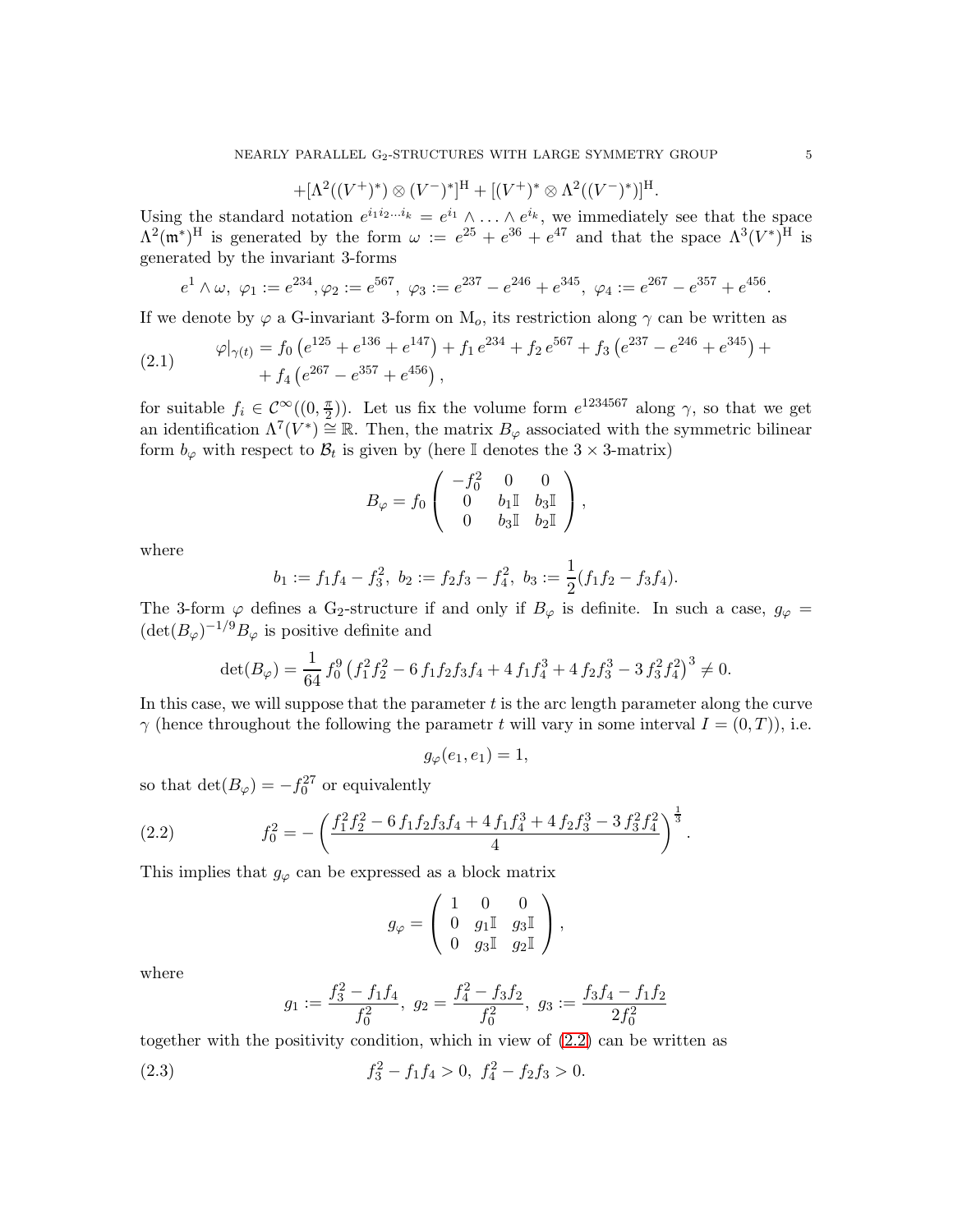### $6$   $\,$  FABIO PODESTÀ  $\,$

We can now compute the expression of the 4-form  $*_\varphi \varphi$ , where  $*_\varphi$  denotes the Hodge operator w.r.t.  $g_{\varphi}$ . We easily obtain

$$
\begin{split}\n\ast_{\varphi}\varphi &= A \, e^1 \wedge \left[ \left( f_1^2 f_2 - 3 \, f_1 f_3 f_4 + 2 \, f_3^3 \right) \, e^{234} - \left( f_1 f_2^2 - 3 f_2 f_3 f_4 + 2 f_4^3 \right) e^{567} \right. \\
&\quad \left. + \left( f_1 f_2 f_3 - 2 f_1 f_4^2 + f_3^2 f_4 \right) \left( e^{237} - e^{246} + e^{345} \right) \right. \\
&\quad \left. - \left( f_1 f_2 f_4 - 2 f_2 f_3^2 + f_3 f_4^2 \right) \left( e^{267} - e^{357} + e^{456} \right) \right] \\
&\quad \left. + \left( \frac{f_1^2 f_2^2 - 6 f_1 f_2 f_3 f_4 + 4 f_1 f_4^3 + 4 f_2 f_3^3 - 3 f_3^2 f_4^2}{4} \right)^{\frac{1}{3}} \left( e^{2356} + e^{2457} + e^{3467} \right) \right.\n\end{split}
$$

,

.

where

$$
A := f_0 2^{\frac{1}{3}} \left(f_1^2 f_2^2 - 6 f_1 f_2 f_3 f_4 + 4 f_1 f_4^3 + 4 f_2 f_3^3 - 3 f_3^2 f_4^2\right)^{-\frac{2}{3}}
$$

Using [\(2.2\)](#page-4-0), we see that  $A = \frac{1}{2}$  $\frac{1}{2} f_0^{-3}$ . Consequently, the 4-form  $*_{\varphi} \varphi$  can be rewritten as follows

$$
*_\varphi \varphi = \frac{1}{2f_0^3} e^1 \wedge \left[ (f_1^2 f_2 - 3 f_1 f_3 f_4 + 2 f_3^3) e^{234} - (f_1 f_2^2 - 3 f_2 f_3 f_4 + 2 f_4^3) e^{567} \right. \n+ (f_1 f_2 f_3 - 2 f_1 f_4^2 + f_3^2 f_4) (e^{237} - e^{246} + e^{345}) \n- (f_1 f_2 f_4 - 2 f_2 f_3^2 + f_3 f_4^2) (e^{267} - e^{357} + e^{456}) \n- f_0^2 (e^{2356} + e^{2457} + e^{3467}).
$$

In order to compute  $d\varphi$ , we need some preliminary remarks. First of all we note that

$$
\Lambda^4(V^*)^{\mathrm{H}} = \mathbb{R}e^1 \wedge \Lambda^3(\mathfrak{m}^*)^{\mathrm{H}} + [\Lambda^2((V^+)^*) \otimes \Lambda^2((V^-)^*)^{\mathrm{H}},
$$

where the last summand is generated by the invariant form  $\alpha := e^{2356} + e^{2457} + e^{3467}$ . The next lemma follows by straightforward computations.

**Lemma 2.1.** We have the following commutators for  $x, y \in \mathfrak{sp}(1)$ 

$$
[j_{\pm}(x), j_{\pm}(y)]_{\mathfrak{m}} = -j_{\pm}([x, y]),
$$
  

$$
[j_{+}(x), j_{-}(y)]_{\mathfrak{m}} = j_{+}([x, y]) + j_{-}([x, y]).
$$

Using the standard Koszul's formula for the differential of an invariant form  $\psi \in \Lambda^k(\mathfrak{m})^H$ , namely for  $X_0, X_1, \ldots, X_k \in \mathfrak{m}$ 

$$
d\psi(X_0,X_1,\ldots,X_k)=\sum_{i
$$

(here the hat denotes omitted terms) we see that

$$
d\varphi_1 = d\varphi_2 = 0, \ d\omega = 6(\varphi_3 - \varphi_4), \ d\varphi_3 = d\varphi_4 = 6\alpha.
$$

Therefore we obtain

(2.5) 
$$
d\varphi|_{\gamma(t)} = f'_1 e^{1234} + f'_2 e^{1567} + (f'_3 - 6f_0) (e^{1237} - e^{1246} + e^{1345}) + (f'_4 + 6f_0) (e^{1267} - e^{1357} + e^{1456}) + 6(f_3 + f_4) (e^{2356} + e^{2457} + e^{3467}).
$$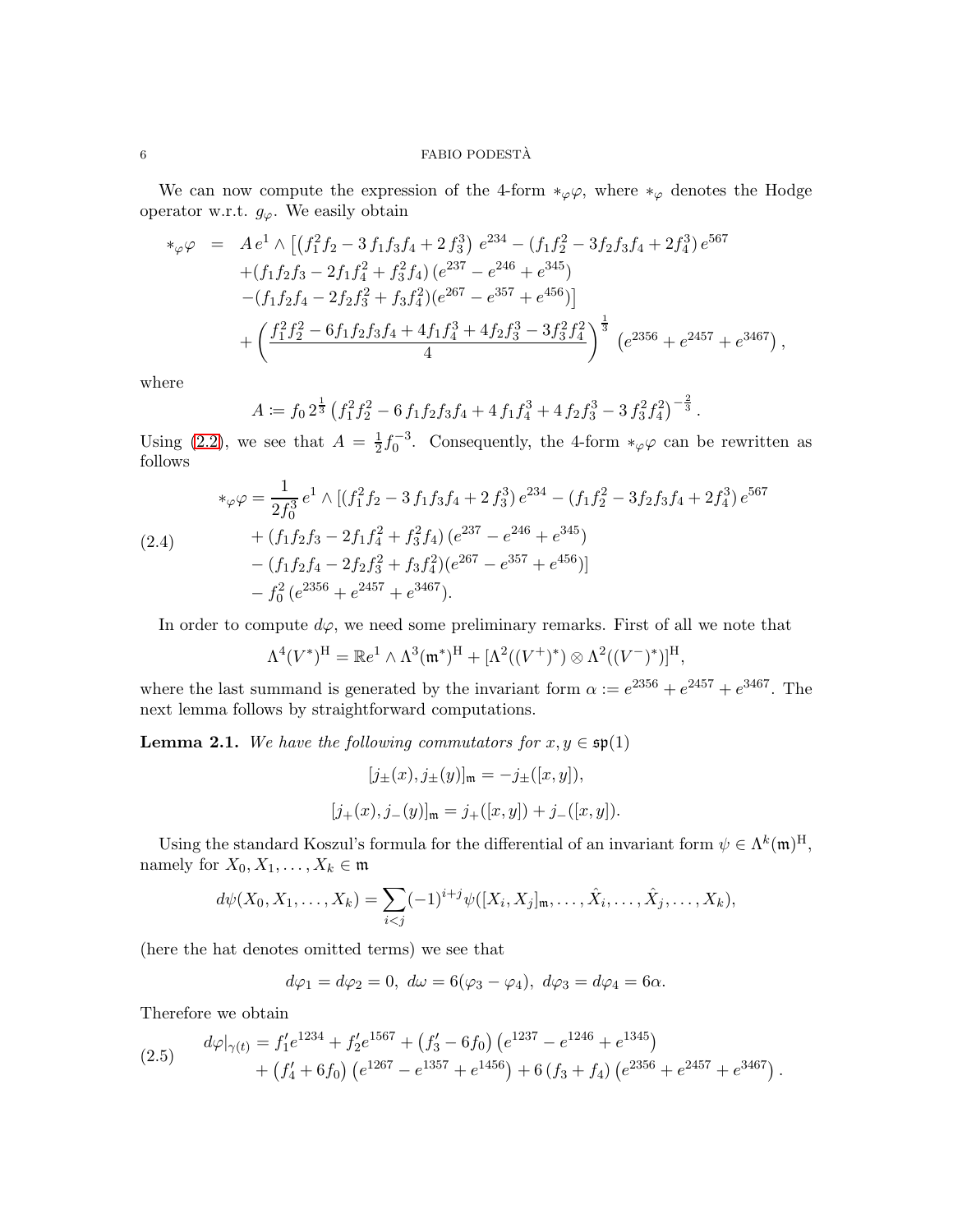## 3. INVARIANT NEARLY PARALLEL  $G_2$ -STRUCTURES AND THEIR EQUATIONS

Recall that a G<sub>2</sub>-structure is *nearly parallel* if the defining 3-form  $\varphi$  satisfies the equation

$$
(3.1) \t d\varphi = \lambda *_{\varphi} \varphi,
$$

(3.2)

for some non-zero real constant  $\lambda$ . In this case, the Riemannian metric  $g_{\varphi}$  induced by  $\varphi$  is Einstein with scalar curvature  $Scal(g_{\varphi}) = \frac{21}{8}\lambda^2$ . We now consider a G<sub>2</sub>-structure induced by a G-invariant 3-form  $\varphi$ , which can be described as in [\(2.1\)](#page-4-1). Then  $\varphi$  defines an NP-structure if and only if  $f_0, f_1, f_2, f_3, f_4$  satisfy the following equations

<span id="page-6-1"></span>
$$
\left( f_1' = \lambda \frac{1}{f_0^3} \left( f_1 \frac{f_1 f_2 - f_3 f_4}{2} - f_3 \left( f_1 f_4 - f_3^2 \right) \right), \tag{1}
$$

$$
f_2' = \lambda \frac{1}{f_0^3} \left( f_4 \left( f_2 f_3 - f_4^2 \right) - f_2 \frac{f_1 f_2 - f_3 f_4}{2} \right),\tag{2}
$$

$$
f_1' = \lambda \frac{1}{f_0^3} \left( f_1 \frac{f_1 f_2 - f_3 f_3}{2} - f_3 \left( f_1 f_4 - f_3^2 \right) \right), \qquad (1)
$$
  

$$
f_2' = \lambda \frac{1}{f_0^3} \left( f_4 \left( f_2 f_3 - f_4^2 \right) - f_2 \frac{f_1 f_2 - f_3 f_4}{2} \right), \qquad (2)
$$
  

$$
f_3' = 6 f_0 + \lambda \frac{1}{2 f_0^3} \left( f_1 \left( f_2 f_3 - f_4^2 \right) - f_4 \left( f_1 f_4 - f_3^2 \right) \right), \qquad (3)
$$

$$
f_4' = -6f_0 + \lambda \frac{1}{2f_0^3} \left( f_3 \left( f_2 f_3 - f_4^2 \right) - f_2 \left( f_1 f_4 - f_3^2 \right) \right), \quad (4)
$$
  
\n
$$
f_4 + f_3 = -\frac{1}{6} \lambda f_0^2,
$$
  
\n
$$
f_0^6 = (f_1 f_4 - f_3^2) \left( f_2 f_3 - f_4^2 \right) - \frac{1}{4} (f_1 f_2 - f_3 f_4)^2 > 0, \quad (6)
$$
  
\n
$$
0 > f_1 f_4 - f_3^2, \quad 0 > f_2 f_3 - f_4^2.
$$

$$
f_4 + f_3 = -\frac{1}{6}\lambda f_0^2,\tag{5}
$$

$$
f_0^6 = (f_1 f_4 - f_3^2) (f_2 f_3 - f_4^2) - \frac{1}{4} (f_1 f_2 - f_3 f_4)^2 > 0,
$$
 (6)  
0 > f<sub>1</sub> f<sub>4</sub> - f<sub>3</sub><sup>2</sup>, 0 > f<sub>2</sub> f<sub>3</sub> - f<sub>4</sub><sup>2</sup>.

We use equation (5) in equation (4) and compare it with equation (3). We then get the expression of  $f_0'$  $j_0'$  in terms of  $f_0, \ldots, f_4$  and the system of equations can be written as follows

$$
\left(f_1' = \lambda \frac{1}{f_0^3} \left( f_1 \frac{f_1 f_2 - f_3 f_4}{2} - f_3 \left( f_1 f_4 - f_3^2 \right) \right),\right. (1)
$$

$$
f_2' = \lambda \frac{1}{f_0^3} \left( f_4 \left( f_2 f_3 - f_4^2 \right) - f_2 \frac{f_1 f_2 - f_3 f_4}{2} \right),\tag{2}
$$

$$
f_3' = 6f_0 + \lambda \frac{1}{2f_0^3} \left( f_1 \left( f_2 f_3 - f_4^2 \right) - f_4 \left( f_1 f_4 - f_3^2 \right) \right),\tag{3}
$$

(3.3)  
\n
$$
\begin{cases}\nf_1' = \lambda \frac{1}{f_0^3} \left( f_1 \frac{f_1 f_2 - f_3 f_4}{2} - f_3 \left( f_1 f_4 - f_3^2 \right) \right), & (1) \\
f_2' = \lambda \frac{1}{f_0^3} \left( f_4 \left( f_2 f_3 - f_4^2 \right) - f_2 \frac{f_1 f_2 - f_3 f_4}{2} \right), & (2) \\
f_3' = 6 f_0 + \lambda \frac{1}{2 f_0^3} \left( f_1 \left( f_2 f_3 - f_4^2 \right) - f_4 \left( f_1 f_4 - f_3^2 \right) \right), & (3) \\
f_4' = -6 f_0 + \lambda \frac{1}{2 f_0^3} \left( f_3 \left( f_2 f_3 - f_4^2 \right) - f_2 \left( f_1 f_4 - f_3^2 \right) \right), & (4) \\
f_0' = -\frac{3}{2 f_0^4} \left( (f_1 + f_3) (f_2 f_3 - f_4^2) - (f_2 + f_4) (f_1 f_4 - f_3^2) \right), & (5) \\
f_4 + f_3 + \frac{1}{6} \lambda f_0^2 = 0, & (6) \\
f_0^6 - (f_1 f_4 - f_3^2) (f_2 f_3 - f_4^2) + \frac{1}{4} (f_1 f_2 - f_3 f_4)^2 = 0, & (7) \\
0 > f_1 f_4 - f_3^2, & 0 > f_2 f_3 - f_4^2, & f_0 \neq 0.\n\end{cases}
$$

<span id="page-6-0"></span>
$$
f_0' = -\frac{3}{2f_0^4} \left( (f_1 + f_3)(f_2f_3 - f_4^2) - (f_2 + f_4)(f_1f_4 - f_3^2) \right), \quad (5)
$$

$$
f_4 + f_3 + \frac{1}{6}\lambda f_0^2 = 0,\t\t(6)
$$

$$
f_0^6 - (f_1 f_4 - f_3^2) (f_2 f_3 - f_4^2) + \frac{1}{4} (f_1 f_2 - f_3 f_4)^2 = 0,
$$
 (7)

$$
0 > f_1 f_4 - f_3^2, \ 0 > f_2 f_3 - f_4^2, \ f_0 \neq 0. \tag{8}
$$

The following Lemma can be easily verified using a direct computation.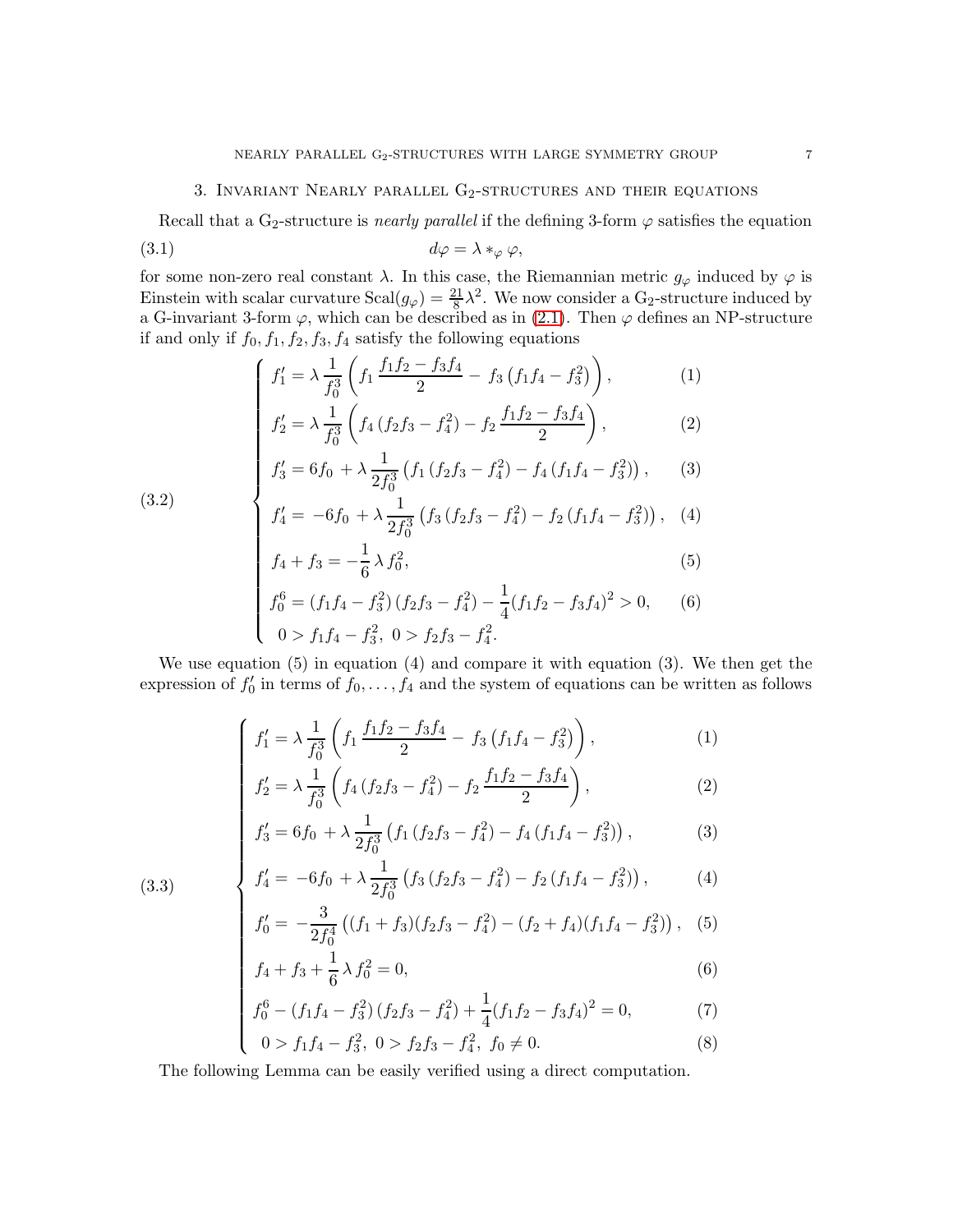<span id="page-7-1"></span>**Lemma 3.1.** Equations (6) and (7) in [\(3.3\)](#page-6-0) hold for all  $t \in I$  if and only if they hold at one point in I and equations (1)-(5) are satisfied for all  $t \in I$ .

As an immediate corollary, we note that the algebro-differential system [\(3.3\)](#page-6-0) can be reduced to the system of ODE's formed by equations  $(1)-(5)$  in  $(3.3)$  coupled with initial conditions at a fixed point  $t_o \in I$  satisfying equations (6) and (7) at  $t_o$ , together with the inequalities (8). We will use this point of view when we will construct families of mutually non-isometric and non locally homogeneous NP-structures in a suitable neighbourhood of homogeneous solutions, which we describe in the following subsection.

<span id="page-7-2"></span>**Remark 3.2.** Note that under the rescaling  $\varphi \mapsto c \cdot \varphi$  ( $c \neq 0$ ), we have  $g_{c\varphi} = c^{2/3} \cdot g_{\varphi}$  and the constant in [\(3.1\)](#page-6-1)  $\lambda \mapsto c^{-1/3}\lambda$ . This means that we can always fix  $\lambda$  to be any non zero real number. Alternatively, one can consider new functions

$$
\tilde{f}_0(t) := \lambda^2 f_0(t/\lambda), \ \tilde{f}_i(t) := \lambda^3 f_i(t/\lambda), \ i = 1, \dots, 4
$$

which satisfy the system [\(3.3\)](#page-6-0) with  $\lambda = 1$ .

**Remark 3.3.** It is well known that, given a manifold  $X$  endowed with an NP-structure with 3-form  $\varphi$  and associated Riemannian metric g, a hypersurface  $f : S \to X$  inherits a so-called nearly half-flat SU(3)-structure given by a 2-form  $\omega$  and a 3-form  $\psi_+$  so that

$$
\omega:=\imath_\nu\varphi,\ \psi_+:= -\imath_\nu\ast\varphi,\ \psi_-:=J\psi_+= -f^*\varphi,
$$

where  $\nu$  denotes the unit normal to S and J is the almost complex structure induced on S by the SU(3)-structure  $(\omega, \psi_+)$  (see [\[15\]](#page-18-6)). This nearly half-flat structure  $(\omega, \psi_+)$  satisfies the condition

<span id="page-7-0"></span>
$$
d\psi_{-}=-2\omega\wedge\omega,
$$

when the 3-form  $\varphi$  satisfies  $d\varphi = 4 * \varphi$  (i.e.  $\lambda = 4$ ). In our situation the G-invariant nearly half-flat structures induced on the principal orbit  $G/H = S^3 \times S^3$  have proportional 2-forms  $\omega$ , as the isotropy representation of H forces the space of invariant 2-forms to be one-dimensional.

Viceversa given a smooth family of nearly half-flat structures  $(\omega(t), \psi_+(t))_{t\in\mathbb{R}}$  on a 6dimensional manifold S, the 3-form  $\varphi := \omega \wedge dt - \psi$  on  $\mathbb{R} \times S$  defines an NP-structure (with  $\lambda = 4$ ) if and only if the following equations are fulfilled (Prop.5.2 in [\[15\]](#page-18-6))

(3.4) 
$$
\begin{cases} \partial_t \psi_- = 4\psi_+ - d\omega, \\ d\psi_+ = -\frac{1}{2} \partial_t (\omega \wedge \omega). \end{cases}
$$

In [\[27\]](#page-19-7) it is proved that starting from a nearly half-flat structure on S it is possible to extend it to a smooth one-parameter family of nearly half-flat structures satisfying [\(3.4\)](#page-7-0), hence obtaining an NP-structure on  $I \times S$  for some interval  $I \subseteq \mathbb{R}$  (see also [\[13\]](#page-18-12)). We will prove a local existence result in Proposition [3.5.](#page-11-0)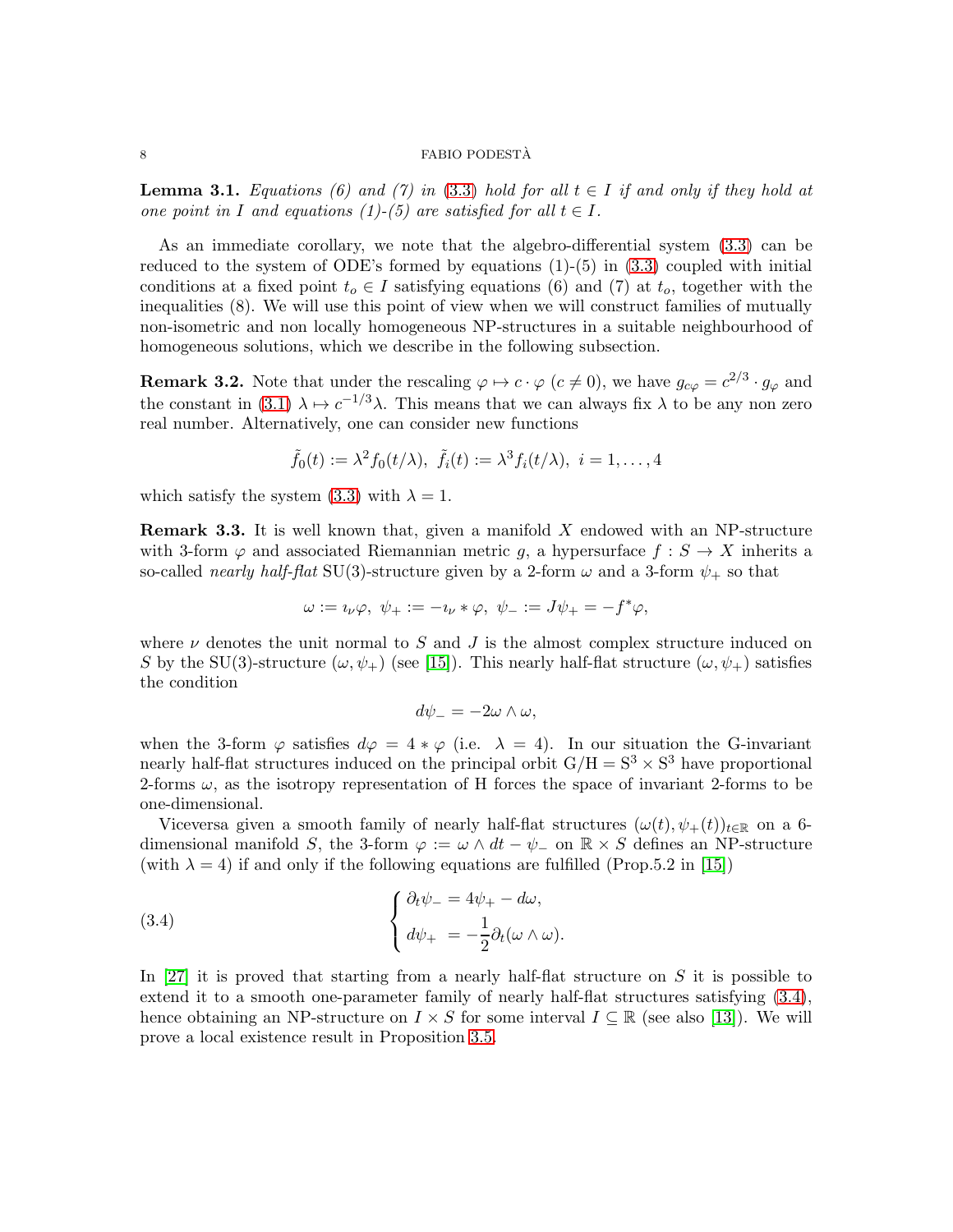<span id="page-8-0"></span>3.1. Particular solutions. In this subsection we will describe three special solutions to the system [\(3.3\)](#page-6-0), corresponding to known NP-structures. More precisely they are the sinecone over the homogeneous nearly Kähler manifold  $S^3 \times S^3$  and the two homogeneous NP-structures on the sphere  $S^7$ .

(a) It is known (see [\[5\]](#page-18-7), [\[6\]](#page-18-2)) that the sine-cone  $C_s(Y) = (0, \pi) \times Y$  over a nearly Kähler 6-dimensional manifold Y carries an NP-structure inducing the sine-cone metric  $dt^2 + \sin^2 t \cdot$  $g_Y$ . The homogeneous nearly Kähler structure on  $S^3 \times S^3$  is known to be invariant under the group  $SU(2)^3$  (see [\[11\]](#page-18-3)) and therefore it gives rise to a solution  $(f_0, \ldots, f_4)$  of the system  $(3.3)$  for  $t \in (0, \pi)$ , namely

$$
\lambda = 4
$$
,  $f_0(t) = -2\sqrt{3}(\sin t)^2$ ,  $f_1(t) = f_2(t) = 8(\sin t)^4$ ,

$$
f_3(t) = -4\sqrt{3}(\sin t)^3(\cos t + \frac{1}{\sqrt{3}}\sin t), \ f_4(t) = -4\sqrt{3}(\sin t)^3(-\cos t + \frac{1}{\sqrt{3}}\sin t).
$$

The metric  $g_Y$  is represented by the block matrix  $\begin{pmatrix} 4\mathbb{I} & -2\mathbb{I} \\ -2\mathbb{I} & 4\mathbb{I} \end{pmatrix}$ .

(b) We consider the standard NP-structure  $\mathcal{P}_1$  on  $S^7$ , inducing the standard constant curvature metric. Its full automorphism group is  $Aut(\mathcal{P}_1) = Spin(7) \subset SO(8)$ . We consider the octonions  $\mathbb{O} = \{a + be, a, b \in \mathbb{H}\}\$  together with the Cayley form  $\Phi \in \Lambda^2 \mathbb{O}$  given by

$$
\Phi(x, y, z, w) = \langle x, \frac{1}{2}[y(\overline{z}w) - w(\overline{z}y)]\rangle.
$$

It is known that the group  $Sp(1) \times Sp(1) \times Sp(1)$  acting almost faithfully on  $\mathbb{O}$  by

$$
(q_1, q_2, q_3) \cdot (a + be) = q_1 a \bar{q}_3 + (q_2 b \bar{q}_3)e
$$

preserves the form  $\Phi$  (see [\[9\]](#page-18-13), p.11) and therefore induces a cohomogeneity one action on the round sphere S<sup>7</sup> preserving the standard NP-structure  $\varphi$  given by  $\varphi_x := i_x \Phi, x \in S^7$ . If we consider the curve  $\gamma(t) = \cos t + \sin t \cdot e \in \mathbb{O}$ , we see that the corresponding functions  $f_i(t)$  are given by

$$
\lambda = 4, \quad f_0(t) = -9\sin t \cos t,
$$
  

$$
f_1(t) = 27\sin^4 t, \ f_2(t) = 27\cos^4 t, \ f_3(t) = f_4(t) = -27\sin^2 t \cos^2 t.
$$

The metric can be represented by the block matrix  $\begin{pmatrix} 1 & 0 & 0 \\ 0 & a\mathbb{I} & 0 \\ 0 & 0 & b\mathbb{I} \end{pmatrix}$ where  $a = 9\sin^2 t, b = 9\cos^2 t$ .

(c) We now consider the non standard NP-structure  $\mathcal{P}_2$  on the squashed  $S^7$ , with full automorphism group given by  $Aut(\mathcal{P}_2) = Sp(2) \cdot Sp(1) \subset SO(8)$ . We refer to the exposition in [\[3\]](#page-18-14), §8.2, where the authors describe this homogeneous structure using the presentation of  $S^7$  as a normal homogeneous space of the group  $Sp(2) \cdot Sp(1)$ .

Along the geodesic  $\gamma(t) = (\cos t, \sin t) \in \mathbf{S}^7$  we have the following:

$$
\lambda = \frac{12}{\sqrt{5}}, \qquad f_0(t) = \frac{9}{\sqrt{5}} \sin t \cdot \cos t,
$$
  

$$
f_1(t) = \frac{27}{\sqrt{5}} (3 \sin^4 t \cdot \cos^2 t - \frac{1}{5} \sin^6 t), \quad f_2(t) = \frac{27}{\sqrt{5}} (3 \cos^4 t \cdot \sin^2 t - \frac{1}{5} \cos^6 t),
$$
  

$$
f_3(t) = \frac{27}{\sqrt{5}} \sin^2 t \cdot \cos^2 t \cdot \left(\cos^2 t - \frac{11}{5} \sin^2 t\right), \quad f_4(t) = \frac{27}{\sqrt{5}} \sin^2 t \cdot \cos^2 t \cdot \left(\sin^2 t - \frac{11}{5} \cos^2 t\right).
$$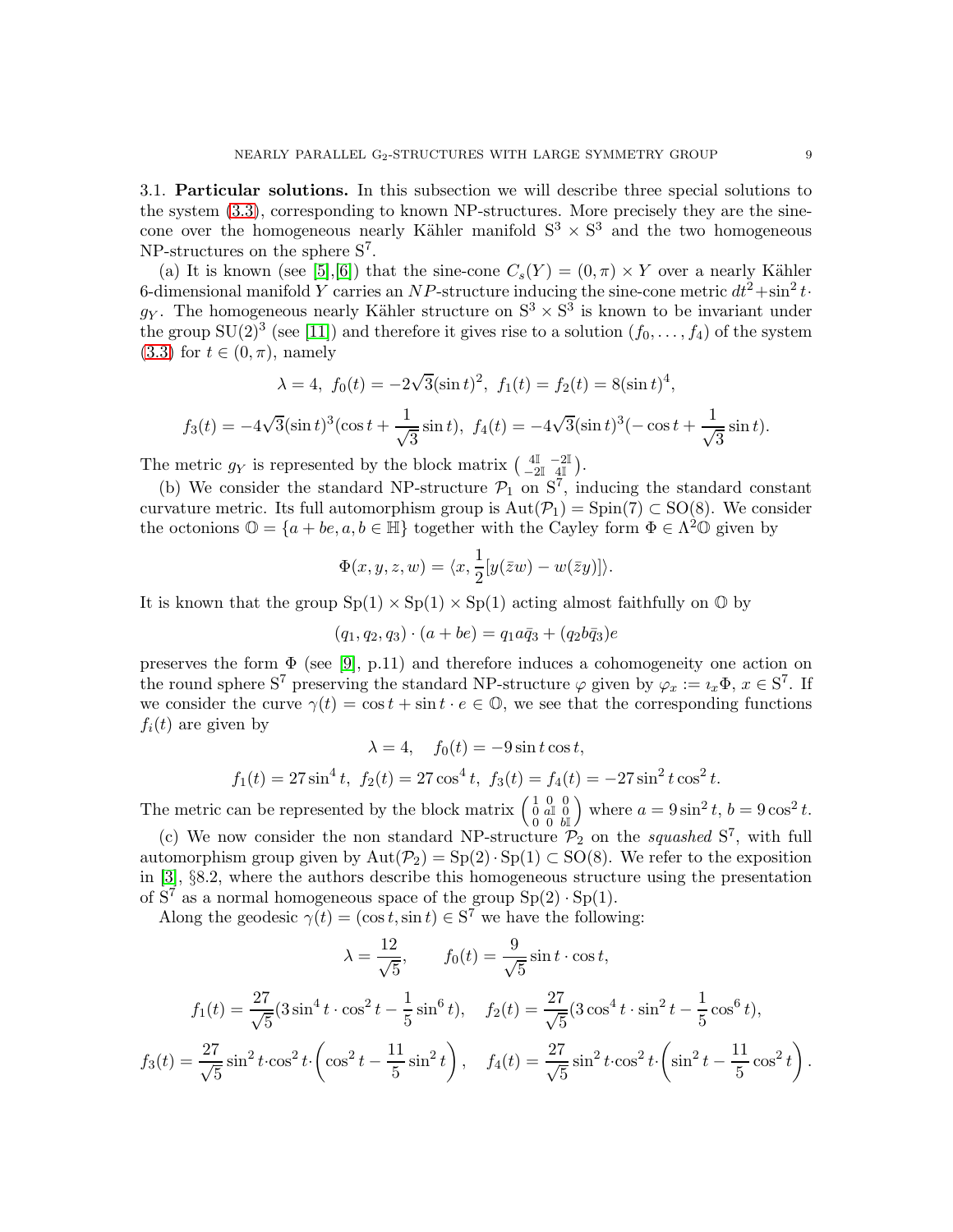Note that the sign of the constant  $\lambda$  is opposite to that indicated in [\[3\]](#page-18-14). The metric can be represented by the block matrix  $\begin{pmatrix} 1 & 0 & 0 \\ 0 & a\mathbb{I} & c\mathbb{I} \\ 0 & c\mathbb{I} & b\mathbb{I} \end{pmatrix}$  $\tilde{),}$  where

$$
a:=\frac{36}{5}\sin^2 t \cdot \left(\frac{5}{4}-\sin^2 t\right), \ b:=\frac{36}{5}\cos^2 t \cdot \left(\frac{5}{4}-\cos^2 t\right), \ c:= -\frac{36}{5}\sin^2 t \cdot \cos^2 t.
$$

3.2. The functions  $f_i$ 's and the associated nearly parallel structures. A solution  $(f_0(t), \ldots, f_4(t))$  of the system [\(3.3\)](#page-6-0) defines an NP-structure on the open subset  $J \times G/K$ for some subinterval  $J \subseteq I$ . In this subsection we study the problem when two such NPstructures are (locally) isomorphic. We start with the following proposition, which follows very closely Prop. 4.1 in [\[25\]](#page-19-3), and characterizes the local homogeneity of a G-manifold with a G-invariant NP-structure.

<span id="page-9-0"></span>**Proposition 3.4.** Let  $X$  be a 7-dimensional manifold endowed with an NP-structure given by a 3-form  $\varphi$ . Assume that the group  $G \cong SU(2)^3$  acts on X by automorphisms of the  $G_2$ -structure by cohomogeneity one and assume moreover that the NP-structure is locally homogeneous. Then  $(X, \varphi)$  is locally (isometrically) isomorphic to the standard sphere or to the squashed sphere endowed with their respective NP-structures.

*Proof.* We fix  $p \in X$  and we consider the Lie algebra s of germs of automorphisms of  $(X, \varphi)$ with isotropy subalgebra at  $p$  denoted by  $\mu$ . Then it is known that  $\mu$  is reductive and that it embeds into  $g_2$ . Moreover, by local homogeneity, we may suppose that p is G-regular, hence u contains  $u_1 := u \cap g \cong \mathfrak{su}(2)$ , the isotropy subalgebra  $g_p$ . Therefore, looking at the list of possible reductive subalgebras of  $g_2$ , we see that u can be isomorphic to  $\mathfrak{su}(2)$ ,  $\mathfrak{su}(3)$ ,  $\mathbb{R} + \mathfrak{su}(2), \mathfrak{su}(2) + \mathfrak{su}(2), \mathfrak{g}_2$ . Let S be the simply connected Lie group with Lie algebra  $\mathfrak s$  and let U be the connected Lie subgroup of S with Lie algebra u. We claim that U is closed in S, whence X is locally isomorphic to a globally homogeneous space (see e.g. [\[26\]](#page-19-8)). Suppose on the contrary that U is not closed in S. This implies that  $\mu$  is not semisimple (see [\[22\]](#page-19-9), p.615), hence  $\mathfrak{u} \cong \mathbb{R} + \mathfrak{su}(2)$  and therefore  $\mathfrak{u} = \mathfrak{u}_1 + \mathbb{R}$ . As  $\mathfrak{u}$  is reductive, we can write  $\mathfrak{s} = \mathfrak{u} + V$ , where  $V \cong \mathbb{R}^7$  is ad(u) invariant and ad(u)| $V \subset \mathfrak{su}(3)$ . Therefore  $ad^{\mathfrak{s}}|_{\mathfrak{u}_1} = \rho_1 \oplus ad \oplus 4\mathbb{R}$ , where  $\rho_1$  is the standard representation of  $\mathfrak{u}_1$  on  $\mathbb{C}^2$ . On the other hand  $\mathfrak{u}_1 \subset \mathfrak{g} \subset \mathfrak{s}$  with  $\text{codim}_{\mathfrak{s}} \mathfrak{g} = 2$  and therefore  $\text{ad}^{\mathfrak{s}}|_{\mathfrak{u}_1} = 3 \text{ ad } \oplus 2\mathbb{R}$ , a contradiction.

A direct inspection of the globally homogeneous (hence compact) manifolds with Ginvariant NP-structure (see [\[18\]](#page-19-1)) and admitting a cohomogeneity one action of G proves our claim.  $\Box$ 

Let  $\varphi = \sum_{i=0}^4 f_i \varphi_i$  and  $\tilde{\varphi} = \sum_{i=0}^4 \tilde{f}_i \varphi_i$  be two G-invariant NP-structures, where the 5-tuples  $(f_0, \ldots, f_4), (\tilde{f}_0, \ldots, \tilde{f}_4)$  satisfy the system  $(3.3)$  on some interval  $J \subseteq I$ . Assume then that these two structures are locally isomorphic, i.e. there are two open subsets  $W, \widetilde{W} \subseteq J \times G/H$  and a diffeomorphism  $\psi: W \to \widetilde{W}$  with  $\psi^* \tilde{\varphi} = \varphi$  (and therefore inducing an isometry between the induced metrics g and  $\tilde{g}$  respectively). We will first suppose that  $\psi$ does not map G-orbits onto G-orbits. As G acts with cohomogeneity one, this means that both W and  $\overline{W}$  are locally homogeneous and therefore, by Prop[.3.4,](#page-9-0) locally isometric to the standard or squashed sphere. As the full automorphisms of the two homogeneous NPstructures on  $S^7$ , namely  $Spin(7)$  and  $Sp(2)$ .  $Sp(1)$ , contain precisely one copy of  $SU(2)^3$  up to conjugation, we can find a local isometry  $\tilde{\psi}: \widetilde{W} \to \widetilde{W}$  preserving  $\tilde{\varphi}$  and with  $\tilde{\psi}_*(\psi_*(\mathfrak{g})) = \mathfrak{g}$ .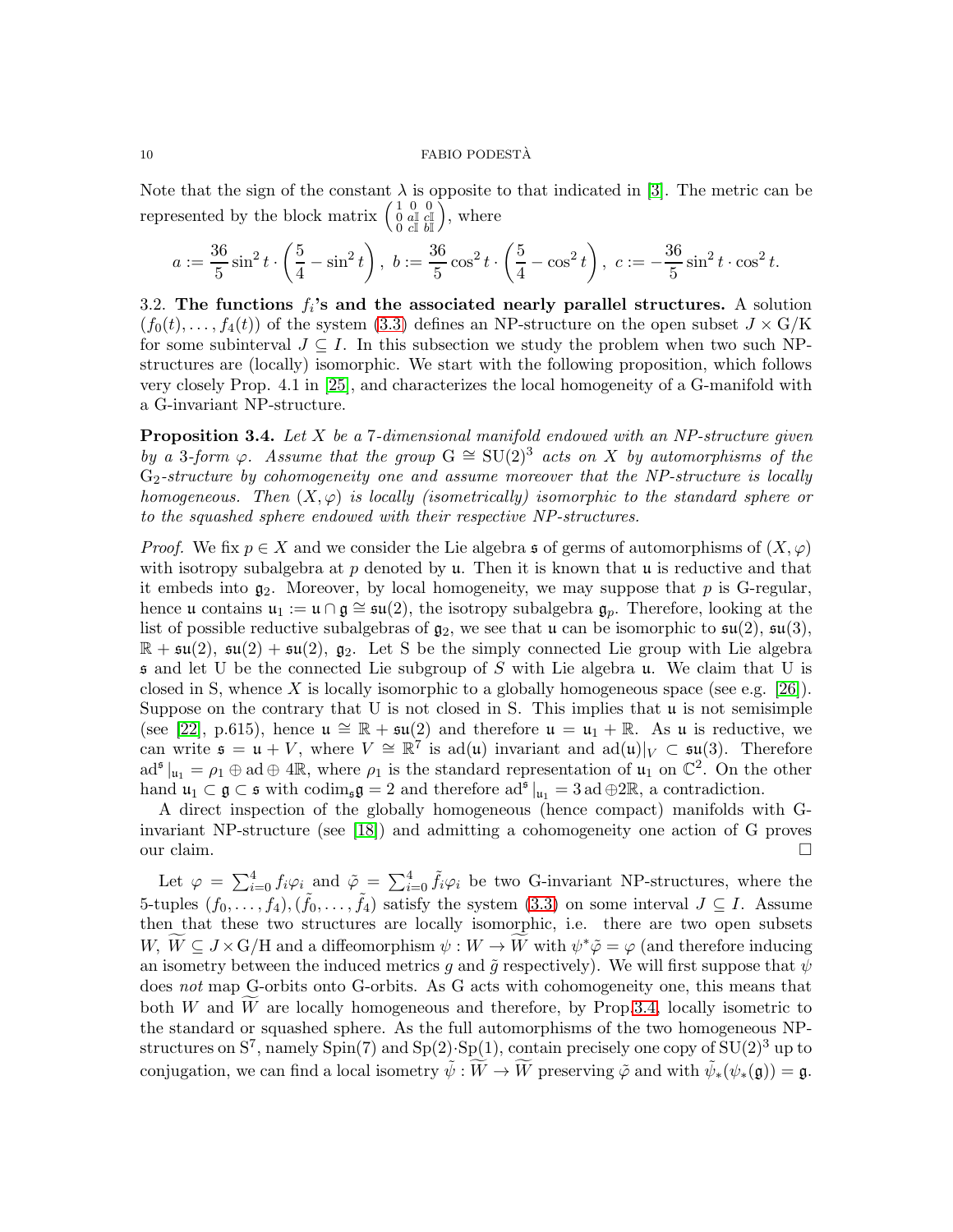Therefore we are reduced with the case where  $\psi$  preserves G-orbits. Up to some traslation by an element of G and up to some reparameterization  $t \mapsto t+c$ , we can suppose  $\psi(\gamma_t) = \gamma_{\pm t}$ . If  $\psi(\gamma_t) = \gamma_{-t}$ , we can compose  $\psi$  with the transformation  $(t, xH) \mapsto (-t, xH)$  reducing to  $\psi(\gamma_t) = \gamma_t$ ; the corresponding transformation of the functions  $f_i$ 's reads

$$
(3.5) \qquad \tau_o: (f_0(t), f_1(t), f_2(t), f_3(t), f_4(t)) \mapsto (-f_0(-t), f_1(-t), f_2(-t), f_3(-t), f_4(-t)).
$$

The map  $\psi$  induces an automorphism  $\psi_*$  of the Lie algebra g that preserves the regular isotropy h, as  $\psi$  preserves the curve  $\gamma_t$ . If  $\psi_*$  is inner, it is the conjugation by an element  $n \in N_G(H)$ ,  $n = \sigma \cdot h$  with  $h \in H$  and  $\sigma = (\sigma_1, \sigma_2, \sigma_3)$  where  $\sigma_i = \pm Id \in SU(2)$ . It then follows that Ad(g) fixes  $\omega$  as well as all  $\varphi_1, \ldots, \varphi_4$ , so that the functions  $f_0, f_1, \ldots, f_4$  remain unchanged. We now examine the case where  $\psi_*$  is outer, namely it permutes the simple factors  $f_i \cong \mathfrak{su}(2)$ ,  $i = 1, 2, 3$  of  $\mathfrak{g}$ . We now describe how the functions  $\varphi_i$ 's transform when  $\psi_*$  induces the generators (12) and (13) of the symmetric group  $S_3$ .

Suppose  $\psi_*$  permutes the factors  $f_i$  leaving  $f_3$  fixed. Then we easily see that  $\omega \mapsto -\omega$ , while  $\varphi_1, \varphi_2$  are exchanged as well as  $\varphi_3, \varphi_4$ . The functions  $f_i$ 's transform accordingly as follows

(3.6) 
$$
\tau_{(12)} : (f_0, f_1, f_2, f_3, f_4) \mapsto (-f_0, f_2, f_1, f_4, f_3).
$$

When  $\psi_*$  induces the permutation (13) on the factors of g, we can compute the corresponding transformation of the invariant forms as follows

$$
\omega \mapsto -\omega, \ \varphi_1 \mapsto \varphi_1 - \varphi_2 - \varphi_3 + \varphi_4, \ \varphi_2 \mapsto -\varphi_2
$$

$$
\varphi_3 \mapsto -\varphi_3 - 3\varphi_2 + 2\varphi_4, \ \varphi_4 \mapsto \varphi_4 - 3\varphi_2
$$

so that the corresponding trasformation of the functions  $f_i$ 's reads

$$
(3.7) \quad \tau_{(13)} : (f_0, f_1, f_2, f_3, f_4) \mapsto (-f_0, f_1, -f_1 - f_2 - 3(f_3 + f_4), -f_1 - f_3, f_1 + 2f_3 + f_4).
$$

Using these, we see that the remaining non-trivial permutations induce the following trasformations

$$
\tau_{(23)}: (f_0, f_1, f_2, f_3, f_4) \mapsto (-f_0, -f_1 - f_2 - 3(f_3 + f_4), f_2, f_2 + f_3 + 2f_4, -f_2 - f_4).
$$
  
(3.8) 
$$
\tau_{(123)}: (f_0, f_1, f_2, f_3, f_4) \mapsto (f_0, -f_1 - f_2 - 3(f_3 + f_4), f_1, f_1 + 2f_3 + f_4, -f_1 - f_3).
$$

$$
\tau_{(132)}: (f_0, f_1, f_2, f_3, f_4) \mapsto (f_0, f_2, -f_1 - f_2 - 3(f_3 + f_4), -f_2 - f_4, f_2 + f_3 + 2f_4).
$$

3.3. Local Existence. We consider the regular ODE system given by equations (1)-(5) (for a fixed  $\lambda$ ) in [\(3.3\)](#page-6-0). Any solution of such a system is a curve in  $\mathbb{R}^5$  lying in the subset

$$
C := \{ (a_0, a_1, \dots, a_4) \in \mathbb{R}^5 | a_0 \neq 0, 0 > a_1 a_4 - a_3^2, 0 > a_2 a_3 - a_4^2, R_1 = 0, R_2 = 0 \}
$$

where

(3.9)  
\n
$$
R_1(a_0, \ldots, a_4) := a_3 + a_4 + \frac{1}{6}\lambda a_0^2,
$$
\n
$$
R_2(a_0, \ldots, a_4) := (a_1a_4 - a_3^2)(a_2a_3 - a_4^2) - \frac{1}{4}(a_1a_2 - a_3a_4)^2 - a_0^6.
$$

We fix  $t_o = \frac{\pi}{4}$  $\frac{\pi}{4}$  and the initial condition

$$
x_o:=\left(-\frac{9}{2},\frac{27}{4},\frac{27}{4},-\frac{27}{4},-\frac{27}{4}\right)
$$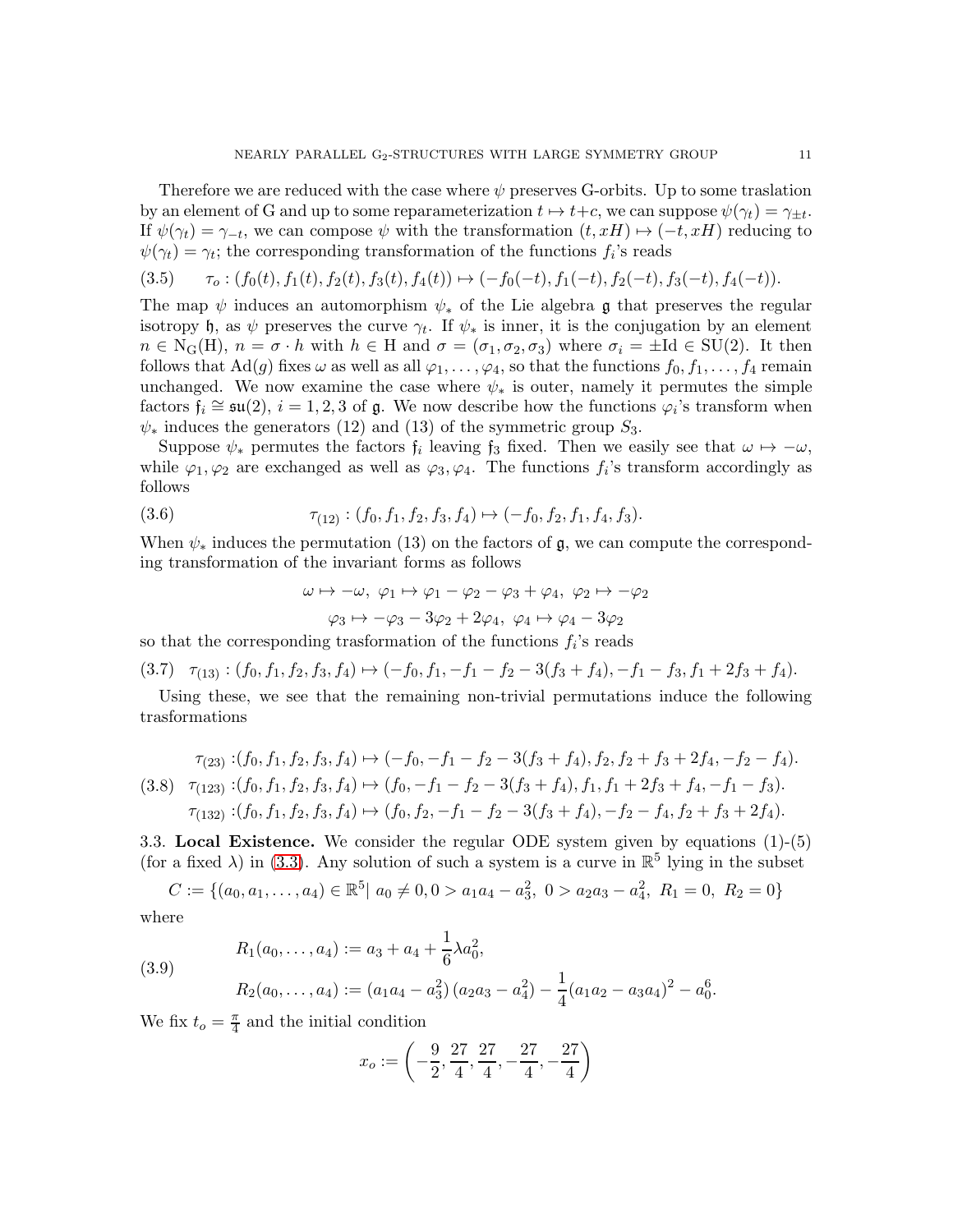that corresponds to the initial values at  $t_o$  of the homogeneous structure  $\mathcal{P}_1$  on the sphere  $S^7$ with constant  $\lambda = 4$ . In a suitable neighborhood W of  $x_o$  the set  $C \cap W$  is a 3-dimensional submanifold, as it can be easily verified. Moreover if  $\Sigma$  is the group of transformations in  $\mathbb{R}^5$  generated by  $\tau_{(12)}, \tau_{(13)}$ , we can shrink W so that  $\tau(W) \cap W = \emptyset$  for every  $\tau \in \Sigma$ . Now if  $F(t)$  is the (homogeneous) solution starting from  $x<sub>o</sub>$ , we can fix a 2-dimensional submanifold S in  $C \cap W$  that is transversal to the trace of F; solutions starting from points in S are all mutually non equivalent and not locally homogeneous. Therefore we have proved the following

<span id="page-11-0"></span>**Proposition 3.5.** There exists a 2-dimensional family of mutually non-equivalent and not locally homogeneous G-invariant NP-structures on the space  $J \times G/H$  for some open interval  $J \subset \mathbb{R}$ .

3.4. Extendability over the singular orbit  $G/K^+ \cong S^3$ . We aim at finding necessary and sufficient conditions on the functions  $f_i$  so that the 3-form  $\varphi$  and the corresponding metric  $g_{\varphi}$  extend smoothly over one singular orbit  $G \cdot p = G/K^+ \cong S^3$ , where  $p = \gamma(0)$ .

We first remark that when  $\varphi$  extends smoothly over the singular orbit, then  $\varphi_{\gamma(t)}(\hat{e}_i, \hat{e}_j, \hat{e}_k)$ is smooth in a neighborhood of the origin; therefore, as all Killing vector fields in  $V^+$  vanish at p, we have

$$
f_0(0) = f_1(0) = f_3(0) = f_4(0) = 0.
$$

Moreover the element  $h = (\begin{pmatrix} 1 & 0 \\ 0 & -1 \end{pmatrix}, 1) \in K^+$  reverses the curve  $\gamma$ , i.e.  $h(\gamma(t)) = \gamma(-t)$  and its adjoint  $\text{Ad}_G(h) = Id$ , so that the functions  $f_i$  extend as follows:

$$
f_0
$$
 odd;  $f_i$  even  $i = 1, 2, 3, 4.$ 

We now consider the slice representation  $\rho$  of K<sup>+</sup> at p. If we write the ad(g)-invariant decomposition  $\mathfrak{u} = \mathfrak{g} + \mathfrak{p}$ , where  $\mathfrak{u} = \mathfrak{sp}(2) + \mathfrak{su}(2)$  and  $\mathfrak{p} \cong \mathbb{H}$ , then  $\rho$  can be identified with  $Ad^U|_{K^+}$  restricted to the invariant module p. If we choose standard coordinates  ${t = x_1, x_2, x_3, x_4}$  on  $\mathfrak{p} \cong \mathbb{H}$ , we see that

$$
\hat{e}_2|_{(t,0,0,0)} = 3t \frac{\partial}{\partial x_2}, \ \hat{e}_3|_{(t,0,0,0)} = 3t \frac{\partial}{\partial x_3}, \ \hat{e}_4|_{(t,0,0,0)} = 3t \frac{\partial}{\partial x_4}.
$$

We also need an  $ad(\mathfrak{k}^+)$ -stable complement  $\mathfrak{s}$  in  $\mathfrak{g}$ , namely  $\mathfrak{s} := \{(X, 0, -X) | X \in \mathfrak{su}(2)\}$  and we fix the basis

$$
w_1 := (h, 0, -h), w_2 := (e, 0, -e), w_3 := (v, 0, -v)
$$

so that

$$
w_i = -\frac{1}{3}e_{i+1} - \frac{2}{3}e_{4+i}, \quad i = 1, 2, 3.
$$

We consider the local frame along the curve  $t \mapsto (t, 0, 0, 0) \in \mathfrak{p}$  given by

$$
e_1, \frac{\partial}{\partial x_2}, \frac{\partial}{\partial x_3}, \frac{\partial}{\partial x_4}, \hat{w}_1|_{(t,0,0,0)}, \hat{w}_2|_{(t,0,0,0)}, \hat{w}_3|_{(t,0,0,0)}
$$

with corresponding coframe  $dt = x_0, dx_1, dx_2, dx_3, w^1, w^2, w^3$  satisfying

$$
e1 = dt, e2 = \frac{1}{3t} dx2 - \frac{1}{3} w1, e3 = \frac{1}{3t} dx3 - \frac{1}{3} w2, e4 = \frac{1}{3t} dx4 - \frac{1}{3} w3,\ne5 = -\frac{2}{3} w1, e6 = -\frac{2}{3} w2, e7 = -\frac{2}{3} w3.
$$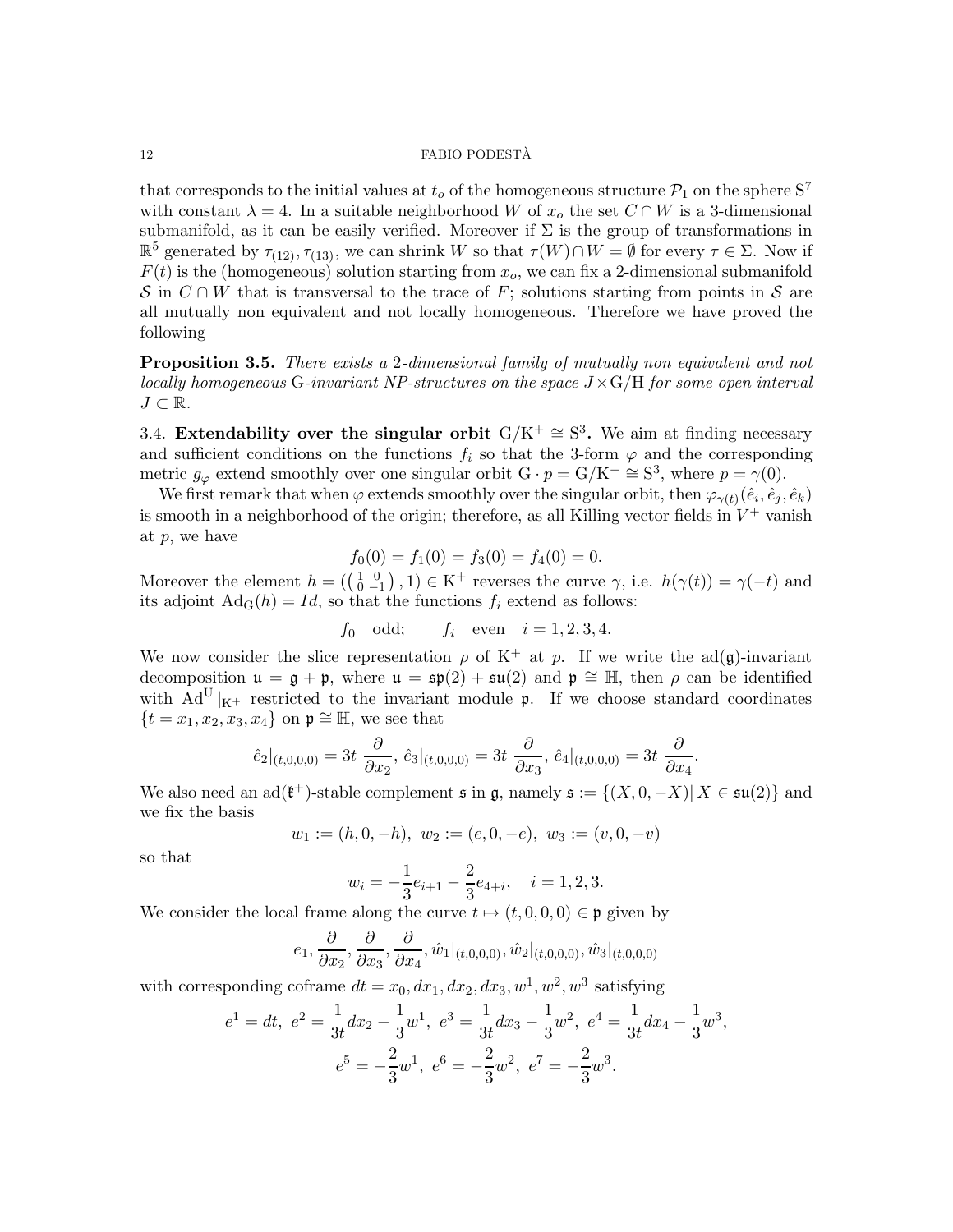On the tubular neighborhood of the singular orbit  $G/K^+$  given by  $G \times_{K^+} \mathfrak{p}$ , the 3-form  $\varphi$  defined by [\(2.1\)](#page-4-1) on the complement of the zero section is completely determined by its restrition to p. Therefore we can see  $\varphi$  as a K<sup>+</sup>-equivariant map  $\hat{\varphi} : \mathfrak{p} \setminus \{0\} \to \bigwedge^3(\mathfrak{p}^* + \mathfrak{s}^*),$ which is fully determined by its restriction to the curve  $\gamma(t) = (t, 0, 0, 0) \in \mathfrak{p}$ . We can write down the components of  $\hat{\varphi}|_{\gamma(t)}$   $(t \neq 0)$  along each of the four K<sup>+</sup>-summands in the decomposition

$$
\textstyle \bigwedge^3(\mathfrak{p}^*+\mathfrak{s}^*)=\bigwedge^3\mathfrak{p}^*\oplus\bigwedge^3\mathfrak{s}^*\oplus\bigl(\bigwedge^2\mathfrak{p}^*\otimes\mathfrak{s}^*\bigr)\oplus\bigl(\mathfrak{p}^*\otimes\bigwedge^2\mathfrak{s}^*\bigr)\,.
$$

We will denote by  $\pi_i$  the K<sup>+</sup>-equivariant projection of  $\bigwedge^3(\mathfrak{p}^* + \mathfrak{s}^*)$  onto its *i*-th summand,  $i = 1, \ldots, 4.$ (a) Along  $\bigwedge^3 \mathfrak{p}^* \cong \mathfrak{p}$  we have

$$
\pi_1 \circ \hat{\varphi}|_{\gamma(t)} = \frac{1}{27t^3} f_1(t) \, dx_2 \wedge dx_3 \wedge dx_4
$$

and therefore we may consider the K<sup>+</sup>-equivariant map  $\mathfrak{p} \to \mathfrak{p}^*$  whose restriction to  $\gamma$  is given by  $\frac{1}{27t^3}f_1(t)$  dt for  $t \neq 0$ . This extends smoothly on the whole p if and only if  $f_1(t)$  $27t$ is an even smooth function of t with  $f_1(0) = f_1''$  $\mathcal{L}_1''(0) = 0$  (indeed  $\frac{f_1(t)}{t^4}$  must extend smoothly and we already know that  $f_1$  is even and vanishes at  $t = 0$ ).

(b) Along the trivial K<sup>+</sup>-module  $\bigwedge^3$ **s**<sup>\*</sup> we obtain the component

$$
\pi_2 \circ \hat{\varphi}|_{\gamma(t)} = -\frac{1}{27}(f_1 + 8f_2 + 6f_3 + 12f_4) w^1 \wedge w^2 \wedge w^3.
$$

Since  $w^1 \wedge w^2 \wedge w^3$  is K<sup>+</sup>-invariant, the extendability condition in this case boils down to the condition that  $f_1 + 8f_2 + 6f_3 + 12f_4$  must be even. This follows from the fact each  $f_i$ is even for  $i = 1, \ldots 4$ .

(c) Along  $\mathfrak{p}^* \otimes \bigwedge^2 \mathfrak{s}^*$  we obtain the component

$$
\pi_3 \circ \hat{\varphi}|_{\gamma(t)} = \frac{1}{27t} (f_1 + 4f_3 + 4f_4) \left( dx_2 \wedge w^2 \wedge w^3 - dx_3 \wedge w^1 \wedge w^3 + dx_4 \wedge w^1 \wedge w^2 \right).
$$

This case can be handled in two different ways. First we note that  $K^+$  contains the normal subgroup  $I = \{(1, q, 1) \in K^+ | q \in Sp(1)\}\$  which still acts transitively on the unit sphere in  $\mathfrak{p}$ , but trivially on the orbit  $G/K^+$ . Using the subgroup I we can determine the full expression of  $\hat{\varphi}$  and check that its component along  $\mathfrak{p}^* \otimes \Lambda^2 \mathfrak{s}^*$  extends smoothly over the whole **p** if and only if  $\frac{1}{t^2}(f_1 + 4f_3 + 4f_4)$  extends smoothly over  $t = 0$ . This last condition is automatic as we are supposing  $f_1, f_3, f_4$  to be even functions vanishing at  $t = 0$ . The second approach considers the K<sup>+</sup>-module  $\mathfrak{p}^* \otimes \bigwedge^2 \mathfrak{s}^* \cong \mathfrak{p}^* \otimes \mathfrak{s} \cong Q_1 \oplus Q_2$ , where  $Q_1 \cong \mathfrak{p}$ and  $Q_2 \cong \mathbb{R}^8$  is the real part of the complex K<sup>+</sup>-irreducible representation  $\mathbb{C}^2 \otimes S^3(\mathbb{C}^2)$ (here  $K^+ \cong SU(2)_1 \times SU(2)_2$  acts on  $\mathbb{C}^2$  via  $SU(2)_1$  and on  $S^3(\mathbb{C}^2)$  via  $SU(2)_2$ ). Since the space  $Q_2$  does not contain any non-zero fixed point vector under the action of the subgroup  $Sp(1) \cong H \subset K^+$ , the element  $dx_2 \wedge w^2 \wedge w^3 - dx_3 \wedge w^1 \wedge w^3 + dx_4 \wedge w^1 \wedge w^2$  belongs to the submodule  $Q_1 \cong \mathfrak{p}$  and therefore we can consider this component of  $\hat{\varphi}$  as a K<sup>+</sup>-equivariant map into p, leading to the same conclusion as above.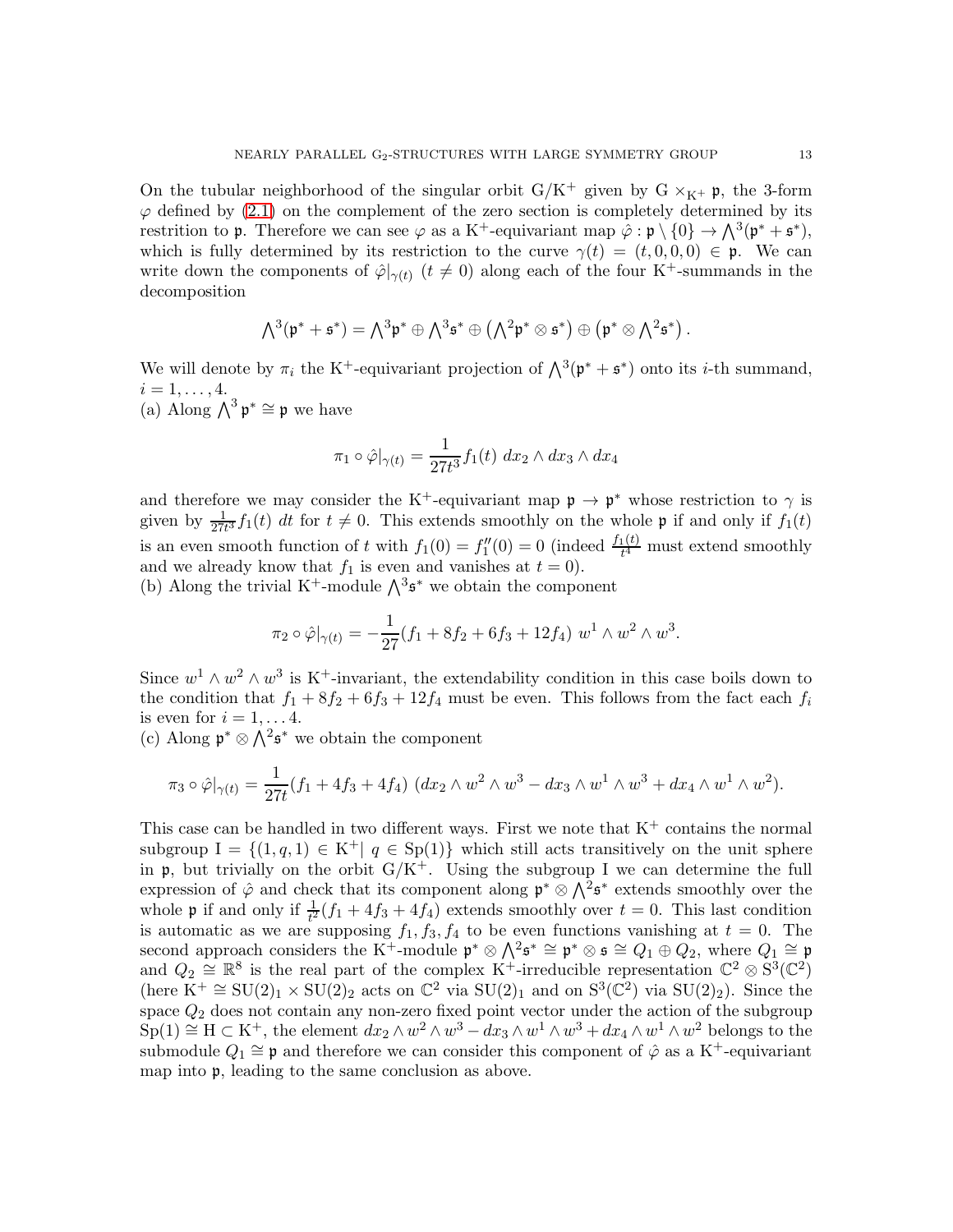(d) Along the summand  $\bigwedge^2 \mathfrak{p}^* \otimes \mathfrak{s}^*$  we have

$$
\pi_4 \circ \hat{\varphi}|_{\gamma(t)} = -\frac{2}{9t} f_0 \cdot (dx_0 \wedge dx_1 \wedge w^1 + dt \wedge dx_2 \wedge w^2 + dt \wedge dx_3 \wedge w^3) + -\frac{f_1 + 2f_3}{27t^2} \cdot (dx_1 \wedge dx_2 \wedge w^3 + dx_2 \wedge dx_3 \wedge w^1 - dx_1 \wedge dx_3 \wedge w^2).
$$

We may use the subgroup I to determine the full expression of  $\pi_4 \circ \hat{\varphi}$  on  $\mathfrak{p} \setminus \{0\}$ .

We only write here the component of  $\pi_4 \circ \hat{\varphi}$  along the 3-form  $dx_0 \wedge dx_1 \wedge w^1$ , namely

$$
-\frac{2}{9t}f_0 \cdot \frac{x_0^2 + x_1^2}{t^2} - \frac{f_1 + 2f_3}{27t^2} \cdot \frac{x_2^2 + x_3^2}{t^2},
$$

where  $t = \sum_{i=1}^{4} x_i^2$ . This can be clearly rewritten as

<span id="page-13-0"></span>
$$
-\frac{2}{9t}f_0 + \left(\frac{2f_0}{9t} - \frac{f_1 + 2f_3}{27t^2}\right) \cdot \frac{x_2^2 + x_3^2}{t^2}.
$$

Therefore we see that the extendibility condition reduces to  $\frac{2f_0}{9t} - \frac{f_1+2f_3}{27t^2}$  $\frac{e^{t+2f_3}}{27t^2} = O(t^2)$ . Since  $f_0$  is odd and  $f_1, f_3$  are even, the condition can be written as  $\lim_{t\to 0} \frac{2f_0}{9t} - \frac{f_1+2f_3}{27t^2}$  $\frac{1+2J_3}{27t^2} = 0$  or equivalently, using the fact that  $f_1 = O(t^4)$  by (a),

(3.10) 
$$
6f_0'(0) = f_3''(0).
$$

It can be easily checked that the conditions on the extendability of the other components of  $\pi_4 \circ \hat{\varphi}$  are all equivalent to [\(3.10\)](#page-13-0).

Summing up, the 3-form  $\varphi$  on the regular part  $M_o$  extends on the whole tube  $G \times_{K^+} \mathfrak{p}$ if and only if the functions  $f_i$  extend smoothly around  $t = 0$  with the following properties:

<span id="page-13-1"></span>(3.11) 
$$
f_0
$$
 is odd,  $f_i$  are even,  $i = 1, 2, 3, 4$ .

$$
(3.12) \t\t f_i(0) = 0, \t i = 1, 3, 4;
$$

(3.13) 
$$
f_1''(0) = 0; \qquad 6f_0'(0) = f_3''(0).
$$

When these conditions hold, the 3-form  $\varphi$  extends smoothy at the singular point with the expression

<span id="page-13-3"></span><span id="page-13-2"></span>
$$
\varphi_p = A \, w^1 \wedge w^2 \wedge w^3 + B \, (dx_0 \wedge dx_1 \wedge w^1 + dt \wedge dx_2 \wedge w^2 + dt \wedge dx_3 \wedge w^3 + dx_1 \wedge dx_2 \wedge w^3 + dx_2 \wedge dx_3 \wedge w^1 - dx_1 \wedge dx_3 \wedge w^2),
$$

where  $A := -\frac{8}{27} f_2(0)$  and  $B := -\frac{2}{9}$  $\frac{2}{9}f'_{0}$  $C_0(0)$ . Now, it is not difficult to check that the 3-form  $\varphi_p$  is stable (i.e. the orbit  $GL(T_pM) \cdot \varphi_p$  is open in  $\bigwedge^3 T_pM^*$ ) if and only if  $A \cdot B < 0$  and in this case the induced metric is positive definite, coinciding with the limit metric  $g_{\varphi}$  at p. Therefore we need to consider the non-degenerancy condition

(3.14) 
$$
f_2(0) \cdot f'_0(0) < 0.
$$

Actually, if we use  $(3.11),(3.12),(3.13)$  $(3.11),(3.12),(3.13)$  $(3.11),(3.12),(3.13)$  $(3.11),(3.12),(3.13)$  and  $(7)-(8)$  in  $(3.3)$ , we see that  $f_2(0) \cdot f_0'(0)$  $C'_0(0) \leq 0$ , so that the only condition we need to add is

<span id="page-13-4"></span>(3.15) 
$$
f_2(0) \neq 0, \quad f'_0(0) \neq 0.
$$

Therefore we have proved the following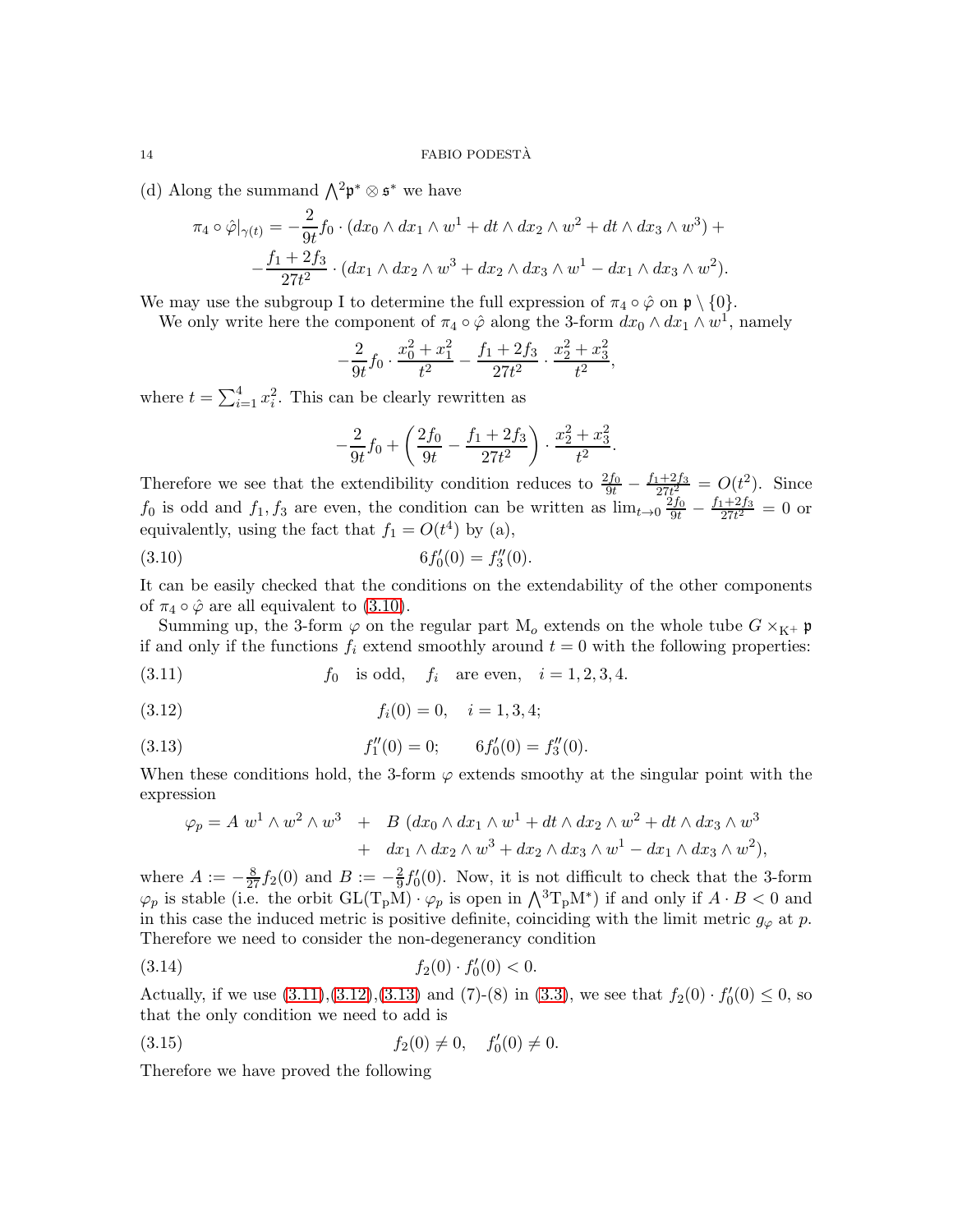<span id="page-14-1"></span>**Proposition 3.6.** Let  $\varphi$  be a G-invariant 3-form on  $M_0$  whose restriction to the curve  $\gamma(t)$  (t  $\neq$  0) has the expression [\(2.1\)](#page-4-1). Assume that the form  $\varphi$  defines an NP-structure, so that the functions  $f_i'$  $i_i's$  satisfy the algebro-differential system  $(3.3)$ . Then the form  $\varphi$  extends smoothly to a G-invariant 3-form on M defining an NP-structure on M if and only if the functions  $f_i$ 's extend smoothly around  $t = 0$  fulfilling the conditions  $(3.11)$ ,  $(3.12)$ ,  $(3.13)$ ,  $(3.15).$  $(3.15).$ 

### 4. The Main Theorem

In this section we will prove the existence of a one-parameter family of NP-structures on M. In particular we will prove our main theorem, namely

<span id="page-14-0"></span>**Theorem 4.1.** There exists a one parameter family  $\mathcal{F}_a$ ,  $(a \in \mathbb{R}^+)$  of NP-structures on M. These structures are mutually non isomorphic and not locally homogeneous, with the exception of two of them, which are locally isomorphic to the structures  $P_1$  and  $P_2$  on  $S^7$ .

**Remark 4.2.** The parameter  $a \in \mathbb{R}^+$  measures the size of the singular orbit  $S^3$ .

The proof of Theorem [4.1](#page-14-0) will be achieved through several steps in this section. We know how to describe G-invariant NP-structures on the open dense subset  $M<sub>o</sub>$  of G-regular points, which identifies with the complement of the zero section in the bundle  $G \times_{K^+} \mathbb{H}$ . Given a G-invariant 3-form  $\varphi$  on  $M_o$  which defines an NP-structure, we considered its expression [\(2.1\)](#page-4-1) along a transversal curve  $\gamma$  and we could derive the algebro-differential system of equations [\(3.3\)](#page-6-0) the functions  $f_i$ 's in [\(2.1\)](#page-4-1) have to satisfy. Moreover we found necessary and sufficient conditions in terms of the functions  $f_i$ 's so that the NP-structure on  $M_o$  extends smoothly to a global  $G_2$ -structure on M. Now instead of solving for the functions  $f_i$ 's, in view of Proposition [3.6](#page-14-1) we may look for smooth *even* functions  $h_i$  defined on some interval  $(-\varepsilon, \varepsilon), \, \varepsilon \in \mathbb{R}^+,$  so that

<span id="page-14-2"></span>(4.1) 
$$
f_0 = t \cdot h_0, \ f_1 = t^4 \cdot h_1, \ f_2 = h_2, f_3 = t^2 \cdot h_3, \ f_4 = t^2 \cdot h_4,
$$

Note that

<span id="page-14-3"></span>
$$
h_4=-h_3-\frac{\lambda}{6}h_0^2.
$$

If we set  $a_i := h_i(0), i = 0, ..., 4$ , then the extendability conditions  $(3.11), (3.12), (3.13),$  $(3.11), (3.12), (3.13),$  $(3.11), (3.12), (3.13),$  $(3.11), (3.12), (3.13),$  $(3.11), (3.12), (3.13),$ [\(3.15\)](#page-13-4) are then simply written as

$$
(4.2) \t\t\t a_3 = 3a_0, \ a_0, a_2 \neq 0,
$$

We now rewrite the system  $(3.3)$  using the above defined functions  $h_i$  as follows.

(4.3) 
$$
h'_0 = \frac{1}{t}(f'_0 - h_0) =
$$

$$
=-\frac{1}{t}\left(h_0+\frac{3h_2h_3^2}{h_0^4}\right)-\frac{3}{2h_0^4}\left(t(h_3-h_4)(h_1h_2+h_3h_4)-2t^3h_1h_4^2\right);
$$

(4.4) 
$$
h'_1 = -\frac{4}{t}h_1 + \frac{1}{t^4}f'_1 =
$$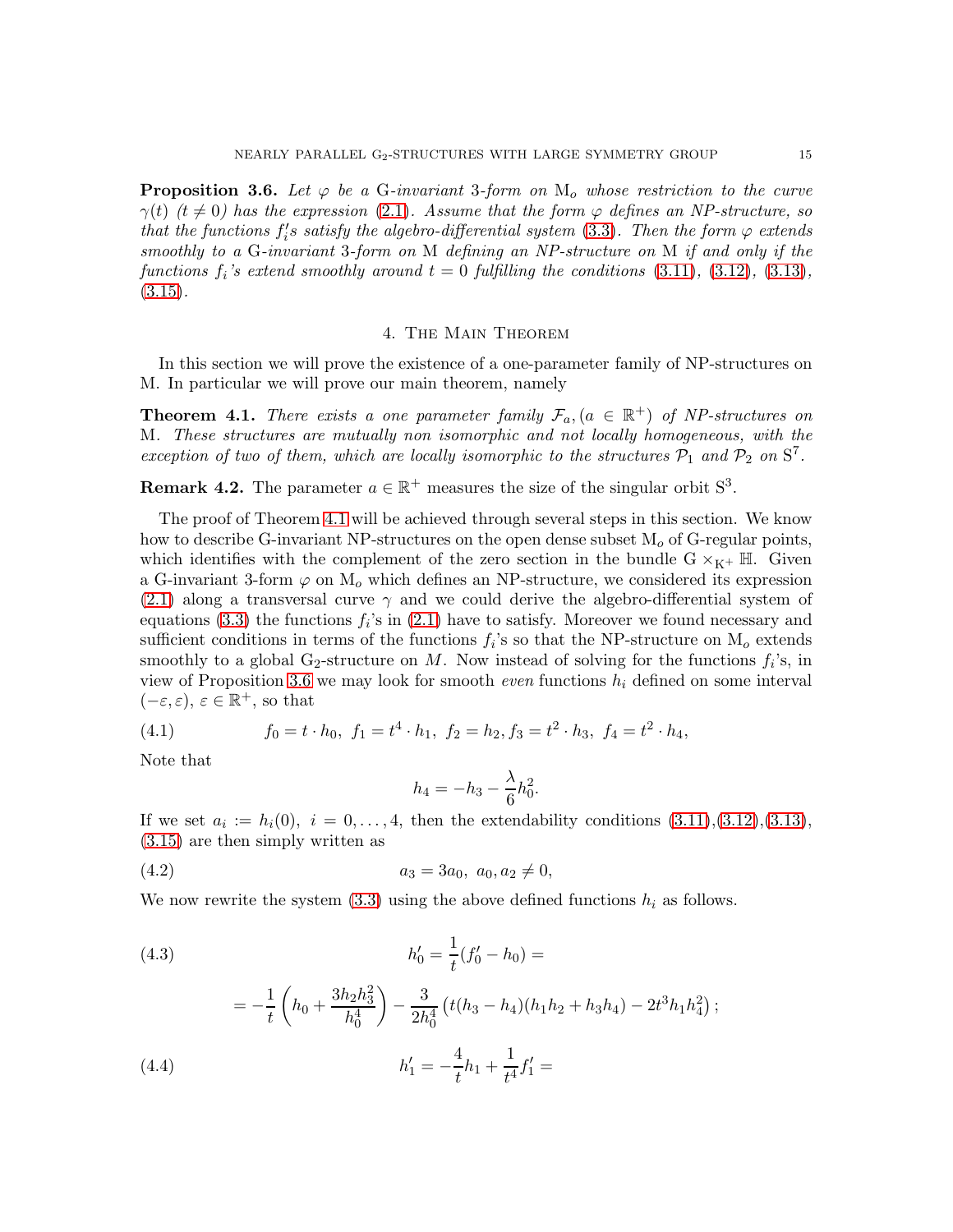$16$   $\,$  FABIO PODESTÀ  $\,$ 

$$
= -\frac{4}{t}h_1 + \lambda \frac{1}{t^7h_0^3} \left( t^8h_1 \frac{h_1h_2 - h_3h_4}{2} - t^2h_3 \left( t^6h_1h_4 - t^4h_3^2 \right) \right) =
$$
  

$$
= \frac{1}{t} \left( -4h_1 + \frac{\lambda h_3^3}{h_0^3} \right) + \frac{\lambda t}{2h_0^3} \left( h_1^2h_2 - h_1h_3h_4 - 2h_1h_3h_4 \right);
$$
  
(4.5) 
$$
h_2' = f_2' = \frac{\lambda t}{h_0^3} \left( h_4(h_2h_3 - t^2h_4^2) - \frac{1}{2}h_2(h_1h_2 - h_3h_4) \right);
$$

(4.6) 
$$
h'_3 = -\frac{2}{t}h_3 + \frac{1}{t^2}f'_3 =
$$

<span id="page-15-0"></span>
$$
\frac{1}{t}(-2h_3+6h_0)+\lambda\frac{t}{2h_0^3}\left(h_1h_2h_3+h_3^2h_4-t^2(h_1h_4^2+h_1h_4^2)\right)
$$

Therefore if we put  $h := (h_0, h_1, h_2, h_3)$  the system takes the form

(4.7) 
$$
h'(t) = \frac{1}{t}A(h) + B(h, t), \qquad h(0) = \bar{h} = (a_0, a_1, a_2, a_3)
$$

where  $A : \mathbb{R}^4 \to \mathbb{R}^4$  is given by

(4.8) 
$$
A(h) = \left(-h_0 - \frac{3h_2h_3^2}{h_0^4}, -4h_1 + \frac{\lambda h_3^3}{h_0^3}, 0, -2h_3 + 6h_0\right)
$$

and  $B : \mathbb{R}^4 \times \mathbb{R} \to \mathbb{R}^4$  is defined by

$$
B(h,t) = \left(-\frac{3}{2h_0^4} \left(t(h_3 - h_4)(h_1h_2 + h_3h_4) - 2t^3h_1h_4^2\right),\right.\frac{\lambda t}{2h_0^3} \left(h_1^2h_2 - h_1h_3h_4 - 2h_1h_3h_4\right), \frac{\lambda t}{h_0^3} (h_4(h_2h_3 - t^2h_4^2) - \frac{1}{2}h_2(h_1h_2 - h_3h_4)),\right.\frac{\lambda t}{2h_0^3} (h_1h_2h_3 + h_3^2h_4 - t^2(h_1h_4^2 + h_1h_4^2))).
$$

Clearly we must have  $A(\bar{h}) = 0$ , hence

$$
a_3 = 3a_0
$$
,  $a_2 = -\frac{1}{27}a_0^3$ ,  $a_1 = \frac{27}{4}\lambda$ .

<span id="page-15-2"></span>**Proposition 4.3.** The functions  $f_i$ 's as in  $(2.1)$  define a G-invariant NP-structure on  $M = G \times_{K^+} \mathbb{H}$  (with fixed constant  $\lambda$ ) if and only if there exist smooth even functions  $h_0, h_1, h_2, h_3$  defined on some interval  $(-\varepsilon, \varepsilon)$ ,  $(\varepsilon \in \mathbb{R}^+)$ , satisfying the equation [\(4.7\)](#page-15-0) for  $t \neq 0$  with initial condition at  $t = 0$  given by  $h = (h_0(0), \ldots, h_3(0))$  with

<span id="page-15-1"></span>(4.9) 
$$
h_0(0) = a, \ h_1(0) = \frac{27}{4}\lambda, \ h_2(0) = -\frac{1}{27}a^3, \ h_3(0) = 3a,
$$

for some  $a \in \mathbb{R}$ ,  $a \neq 0$ .

*Proof.* It is enough to prove the "if" part. We clearly define the  $f_i$ 's in terms of the  $h_i$ 's using [\(4.1\)](#page-14-2). Then the  $f_i$ 's satisfy the differential system [\(3.3\)](#page-6-0) (1)-(5) on the open set  $M_o$ ,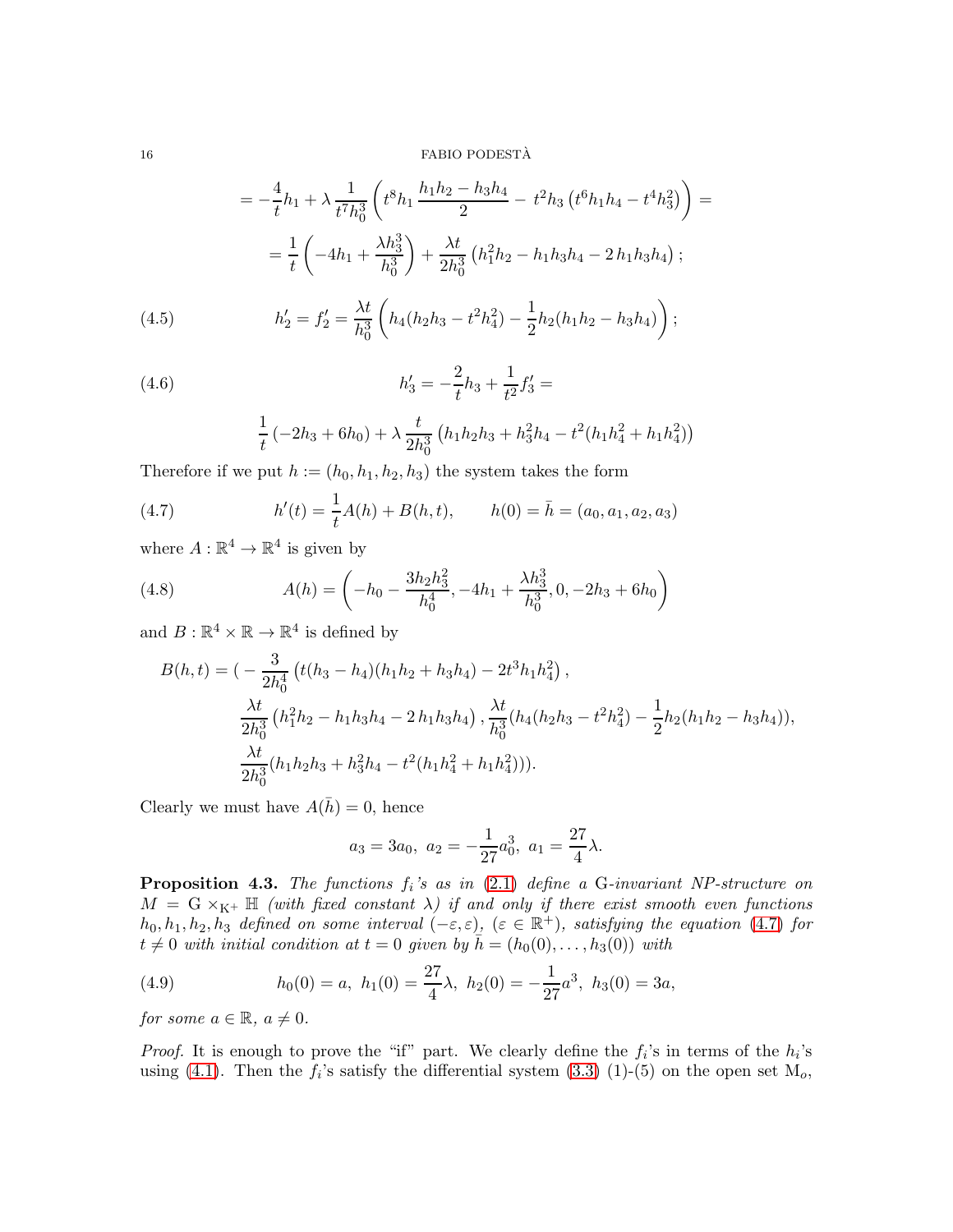while we have to prove that the algebraic conditions  $(3.3)$   $(6)-(7)$  are also satisfied. By Lemma [3.1](#page-7-1) the two quantities

$$
F_1 := f_4 + f_3 + \frac{1}{6} \lambda f_0^2,
$$
  

$$
F_2 := f_0^6 - (f_1 f_4 - f_3^2) (f_2 f_3 - f_4^2) + \frac{1}{4} (f_1 f_2 - f_3 f_4)^2
$$

are actually constant on the open set  $t \neq 0$  and both vanish at  $t = 0$ , hence they vanish everywhere. Moreover condition  $(4.2)$  are also satisfied, so that the functions  $f_i$ 's define an NP-structure which extends to a G<sub>2</sub>-structure on the whole M.  $\Box$ 

We now prove the existence in the following

**Lemma 4.4.** The equation [\(4.7\)](#page-15-0) admits a unique solution  $h = (h_0, \ldots, h_3)$  which is smooth in an interval  $(-\varepsilon, \varepsilon)$  for  $(\varepsilon \in \mathbb{R}^+)$  and satisfies the initial conditions [\(4.9\)](#page-15-1). Moreover, the functions  $h_0, \ldots, h_3$  are even.

Proof. We use Theorem 4.7 in [\[16\]](#page-19-4) (see also [\[7\]](#page-18-8)), which asserts that the singular initial value problem we are considering has a unique smooth solution provided the following conditions are fulfilled:

a) 
$$
A(\bar{h}) = 0;
$$

b)  $dA|_{\bar{h}} - l \cdot \text{Id}$  is invertible for all  $l \in \mathbb{N}, l \geq 1$ .

Condition (a) has been already fixed, while we can easily compute

$$
dA|_{\bar{h}} = \begin{bmatrix} -5 & 0 & -27a^{-2} & 2/3 \\ -81\lambda a^{-1} & -4 & 0 & 27\lambda a^{-1} \\ 0 & 0 & 0 & 0 \\ 6 & 0 & 0 & -2 \end{bmatrix}
$$

whence

$$
\det(dA|_{\bar{h}} - l \cdot \text{Id}) = l(l+4)(l^2 + 7l + 6) > 0, \quad l \ge 1.
$$

Therefore for any  $a \neq 0$ , we obtain a unique solution  $(h_0(t), \ldots, h_3(t))$  of the singular system [\(4.7\)](#page-15-0) with initial data  $\bar{h}$ . The fact that the solutions  $h_i$  are even follows from uniqueness and the fact that  $B(h, -t) = -B(h, t)$  for all  $(h, t) \in \mathbb{R}^4 \times \mathbb{R}$ .

We now investigate the question when two NP-structures determined by two solutions  $h, \bar{h}$  are isomorphic. By the results obtained in §3.2, we see that the associated functions  $f := (f_i)_{i=0,\dots,4}$  and  $\bar{f} := (\bar{f}_i)_{i=0,\dots,4}$  are related by a transformation  $\tau$  in the group generated by  $\tau_{12}, \tau_{13}$ . A simple check shows that  $\tau(f) = \bar{f}$  satisfies the extendability conditions  $(3.11), (3.12), (3.13),$  $(3.11), (3.12), (3.13),$  $(3.11), (3.12), (3.13),$  $(3.11), (3.12), (3.13),$  $(3.11), (3.12), (3.13),$  $(3.11), (3.12), (3.13),$  if and only if  $\tau = \tau_{13}$ . This transformation is equivalent to reversing  $a \mapsto -a$  in [\(4.9\)](#page-15-1) and therefore we can restrict to  $a > 0$ . This concludes the proof of the main Theorem [4.1.](#page-14-0)

**Remark 4.5.** The two (locally) homogeneous solutions (with  $\lambda = 1$ ) correspond to the values  $a = 36$  (round sphere) and  $a = \frac{108}{5}$  $\frac{08}{5}$  (squashed sphere), as it can be easily seen using §[3.1](#page-8-0) and the remark [3.2](#page-7-2) (recall that the opposite value of a gives the same NP-structure).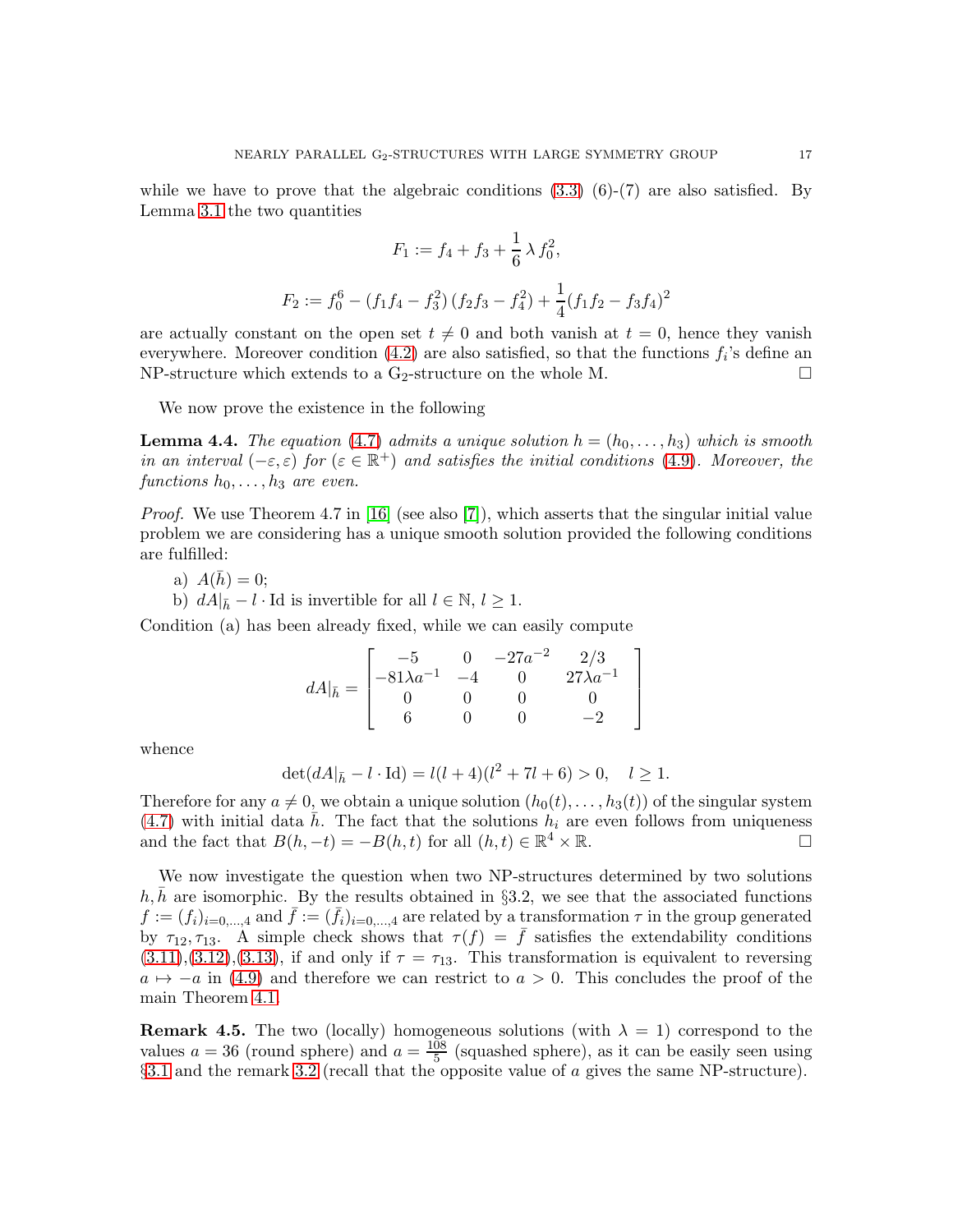We conclude this section pointing out some features of a possible G-invariant NP-structure in the family  $\mathcal{F}_a$  on M which extends to a global one on some G-equivariant compactification  $\overline{M}$ . Note that  $\overline{M}$  is diffeomorphic to either  $S^7$  or to  $S^3 \times S^4$ .

<span id="page-17-0"></span>**Proposition 4.6.** Any NP-structure in the family  $\mathcal{F}_a$ ,  $a > 0$ , which extends to a global NP-structure on some G-equivariant compactification  $\overline{M}$  and has not constant curvature is proper, namely the relative cone metric has full holonomy Spin(7).

*Proof.* Let  $(\overline{M}, \overline{g}, \overline{\varphi})$  be a G-invariant NP-structure extending some element in  $\mathcal{F}_a$ , say for  $a = \bar{a}$ , and with  $\bar{g}$  of non-constant curvature. We will denote by  $\bar{G}$  the connected component of the full isometry group of  $(\overline{M}, \overline{g})$ . We can also suppose that  $\overline{G}$  does not act transitively on  $\overline{M}$ . Indeed, if  $\overline{M} \cong S^7$ , it is well known that there are precisely two homogeneous Einstein metrics, which correspond to the round and the squashed sphere (see e.g. [\[29\]](#page-19-10)). If  $\overline{M} \cong S^3 \times S^4$ , using a result by Kamerich (see [\[23\]](#page-19-11), p. 274),  $\overline{G}$  contains a transitive subgroup N locally isomorphic to  $SU(2) \times SO(5)$ , acting on  $\overline{M}$  in a standard way. Now any N-invariant Riemannian metric on  $\overline{M}$  is reducible, while  $\overline{g}$  is irreducible.

Now, as  $\overline{M}$  is compact and simply connected, our claim follows if we show that the holonomy H of the cone metric on  $\overline{M} \times \underline{\mathbb{R}^+}$  is not SU(4) nor Sp(2).

(a) We prove that  $\mathcal{H} \neq SU(4)$ , i.e. that  $(\overline{M}, \overline{g})$  does not carry any Sasakian structure which is not part of a 3-Sasakian structure. If  $\xi$  is the unit length Killing vector field giving the Sasakian structure, a classical theorem by Tanno ([\[28\]](#page-19-12)) states that  $\xi$  belongs to the center of  $\overline{g}$ , since  $\overline{g}$  has non-constant curvature. On the other hand the isotropy representation of K<sup>+</sup> at p has no non-trivial fixed vector, forcing  $\xi_p = 0$ , a contradiction.

(b) We now suppose that  $(M,\overline{g})$  carries a 3 Sasakian structure given by a Lie algebra  $\mathfrak{s} \cong \mathfrak{sp}(1)$  generated by three unit length Killing vector fields  $\xi_1, \xi_2, \xi_3$ . Again by a result due to Tanno ([\[28\]](#page-19-12)) we know that the Lie algebra  $\bar{\mathfrak{g}}$  splits as a sum of ideals  $\bar{\mathfrak{g}} = \bar{\mathfrak{g}}_o \oplus \mathfrak{s}$ , where  $\overline{\mathfrak{g}}_o$  is the centralizer of  $\mathfrak s$  in  $\overline{\mathfrak g}$ . As G is supposed to act non-transitively on M, it has the same orbits as its subgroup G. In particular,  $\overline{G}$  acts transitively on  $S^3 \times S^3$ .

**Lemma 4.7.** The semisimple part  $\overline{g}_s$  of  $\overline{g}$  is isomorphic to 3 $\mathfrak{su}(2)$  or to 4 $\mathfrak{su}(2)$ .

*Proof.* The isotropy subalgebra f of  $\overline{g}_s$  at a G-regular point q embeds as a compact subalgebra of  $\mathfrak{so}(6)$ . Looking at the list of maximal subalgebras in  $\mathfrak{so}(6)$ , we see that dim  $f \leq 7$ , unless  $f \cong \mathfrak{so}(5)$  or  $\mathfrak{su}(3), \mathfrak{u}(3)$ . If f contains a copy of  $\mathfrak{su}(3)$ , it acts transitively on the unit sphere of  $T_q(\text{G}q)$ , hence  $\text{G}q \cong \text{S}^3 \times \text{S}^3$  has contant curvature, a contradiction; the case  $f \approx \mathfrak{so}(5)$  can be ruled out using a result about the gaps in the dimension of the isometry group of a Riemannian manifold (Thm. 3.3. in [\[21\]](#page-19-13)). Therefore dim  $f \le 7$  and dim  $\bar{g}_s \le 13$ . On the other hand,  $\overline{G}$  contains a subgroup isomorphic to  $SU(2)^2$  that acts on  $Gq$  (almost) freely; therefore by a result in [\[23\]](#page-19-11), Cor.3, p. 237, the algebra  $\bar{\mathfrak{g}}_s$  contains an *ideal*  $\mathfrak{a}$  isomorphic to  $2\mathfrak{su}(2)$ . Then  $\overline{\mathfrak{g}}_s = \mathfrak{a} \oplus \mathfrak{b}$  for some other semisimple ideal  $\mathfrak{b}$ . As  $\mathfrak{g} \subseteq \overline{\mathfrak{g}}_s$  and  $1 \leq \dim \mathfrak{b} \leq 7$ , we see that  $\mathfrak{b}$  is isomorphic to  $2\mathfrak{su}(2)$  or to  $\mathfrak{su}(2)$  and our claim follows.  $\Box$ 

Suppose now  $\overline{\mathfrak{g}}_s = 4\mathfrak{su}(2)$ . This implies that the semisimple part of  $\overline{\mathfrak{g}}_o$ , say l, is isomorphic to 3su(2). As  $[f, \xi] = 0$ , the isotropy  $I_q$  leaves a 3-dimensional subspace fixed, hence dim  $I_q \leq$ 3. This implies that  $\dim L_q = 6$ , where L is the subgroup with Lie algebra I. Then L has the same orbits as G and leaves each  $\xi_i$  fixed, a contradiction by the same arguments used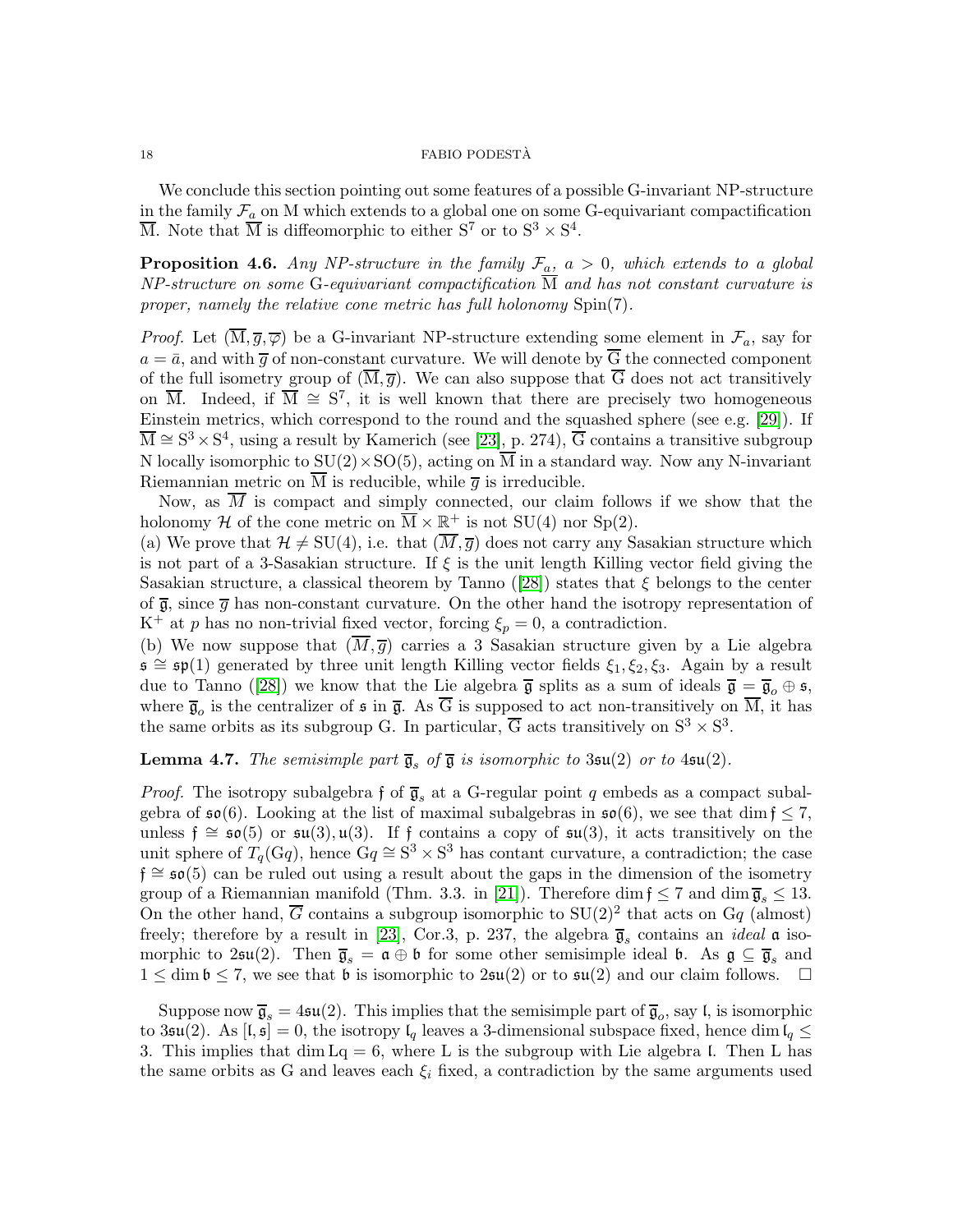in (a). Therefore we are left with  $\overline{\mathfrak{g}}_s = 3\mathfrak{su}(2) = \mathfrak{g}$ , i.e. the ideal  $\mathfrak s$  is one of the three ideals, say  $\mathfrak{s}_1, \mathfrak{s}_2, \mathfrak{s}_3$  of  $\mathfrak{g}$ . If we denote by  $g_i(t), i = 1, 2, 3$  the functions

$$
g_1(t) := ||\hat{e}_2||^2_{\gamma(t)}, \ g_2(t) := ||\hat{e}_5||^2_{\gamma(t)}, \ g_3(t) := ||\hat{e}_2 + \hat{e}_5||^2_{\gamma(t)},
$$

we are reduced to considering the three possibilities when  $g_i$  are constant functions.

The condition  $g_1(t) = f_3^2 - f_1 f_4 = const$  can be easily ruled out using Prop[.4.3](#page-15-2) and [\(4.1\)](#page-14-2). Moreover under the admissible transformation  $\tau_{13}$  the function  $g_2$  goes over to  $g_3$ , so that we can confine ourselves to the case  $g_2(t) = const.$  Using Maple we can write the series expansion of the solutions  $f_i$ 's as well as of the function  $g_2(t)$  for  $\lambda = 1$  obtaining

$$
g_2(t) = \frac{1}{9}a^2 + \left(-\frac{5}{576}a^2 + \frac{1}{8}a + \frac{27}{4}\right)t^2 + o(t^2).
$$

Therefore if  $g_2$  is constant we immediately get  $a = 36, -\frac{108}{5}$ , which correspond to the known homogenous solutions. This concludes the proof.

**Remark 4.8.** By the previous result, we can also show that none of the non-homogeneous Einstein metrics in the family  $\mathcal{F}$ , whenever extended to  $S^7$ , is one of the metrics found by Böhm in [\[7\]](#page-18-8). Indeed assume g is a metric in the family  $\mathcal F$  which is also in the Böhm's family. The NP-stucture associated to g is proper, hence its full isometry group preserves the NPstructure and therefore has dimension less or equal to 9 by Thm. 7.1 in [\[18\]](#page-19-1). On the other hand the metrics found in [\[7\]](#page-18-8) are invariant under a bigger group, namely  $SO(4) \times SO(4)$ .

#### **REFERENCES**

- <span id="page-18-9"></span>[1] A.V. Alekseevsky, D.V. Alekseevsky, G-manifolds with one dimensional orbit space. Adv. in Sov. Math., 8, 1–31, 1992.
- <span id="page-18-14"></span><span id="page-18-10"></span>[2] M. Alexandrino, R. Bettiol, Lie Groups and geometric aspects of isometric actions. Springer Verlag 2015.
- [3] B. Alexandrov, U. Semmelmann, Deformations of nearly parallel  $G_2$ -structures. Asian J. Math., 16, 713-744, 2012.
- <span id="page-18-7"></span><span id="page-18-1"></span>[4] C. Bär, Real Killing spinors and holonomy. Comm. Math. Phys.  $154$ ,  $509-521$ , 1993.
- [5] A. Bilal, S. Metzger, Compact weak G<sub>2</sub>-manifolds with conical singularities. Nuclear Phys. B 663, 343–364, 2003.
- <span id="page-18-2"></span>[6] C.P. Boyer, K. Galicki, Sasakian geometry, holonomy, and supersymmetry. in Handbook of Pseudo-Riemannian Geometry and Supersymmetry, IRMA Lectures in Math. and Theor. Physics, 16, Eur.Math.Soc., 39–83, 2010.
- <span id="page-18-8"></span>[7] C. Böhm, Inhomogeneous Einstein metrics on low-dimensional spheres and other low-dimensional spaces. Invent. Math. 134 145–176, 1998.
- <span id="page-18-13"></span><span id="page-18-11"></span>[8] R. Bryant, Metrics with exceptional holonomy. Annals of Math. **126** 525–576, 1987.
- [9] R. Bryant, R. Harvey, Submanifolds in hyper-Kähler geometry. J.Amer. Math. Soc. 2, 1–31, 1989.
- <span id="page-18-5"></span>[10] R. Bryant, S. Salamon, On the construction of some complete metrics with exceptional holonomy. Duke Math. J. 58, 829–850, 1989.
- <span id="page-18-3"></span>[11] J.-B. Butruille, Classification des variétés approximativement kähleriennes homogènes. Ann. Glob. Anal. Geom. 27 201–225, 2005.
- <span id="page-18-12"></span><span id="page-18-4"></span>[12] R. Cleyton and A. Swann, Cohomogeneity-one G<sub>2</sub>-structures. J. Geom. Phys., 44, 202–220, 2002.
- [13] V. Cortés, T. Leistner, L. Schäfer, F. Schulte-Hegensbach, Half-flat structures and special holonomy, J.London Math. Soc., 102, 113–158, 2011.
- <span id="page-18-0"></span>[14] M. Fernández, A. Gray, Riemannian manifolds with structure group  $G_2$ . Ann. Mat. Pura Appl., 32, 19–45, 1982.
- <span id="page-18-6"></span>[15] M. Fernández, S. Ivanov, V. Muñoz, L. Ugarte, Nearly hypo structures and compact nearly Kähler 6-manifolds with conical singularities, J. Lond. Math. Soc., 78, 580-604, 2008.